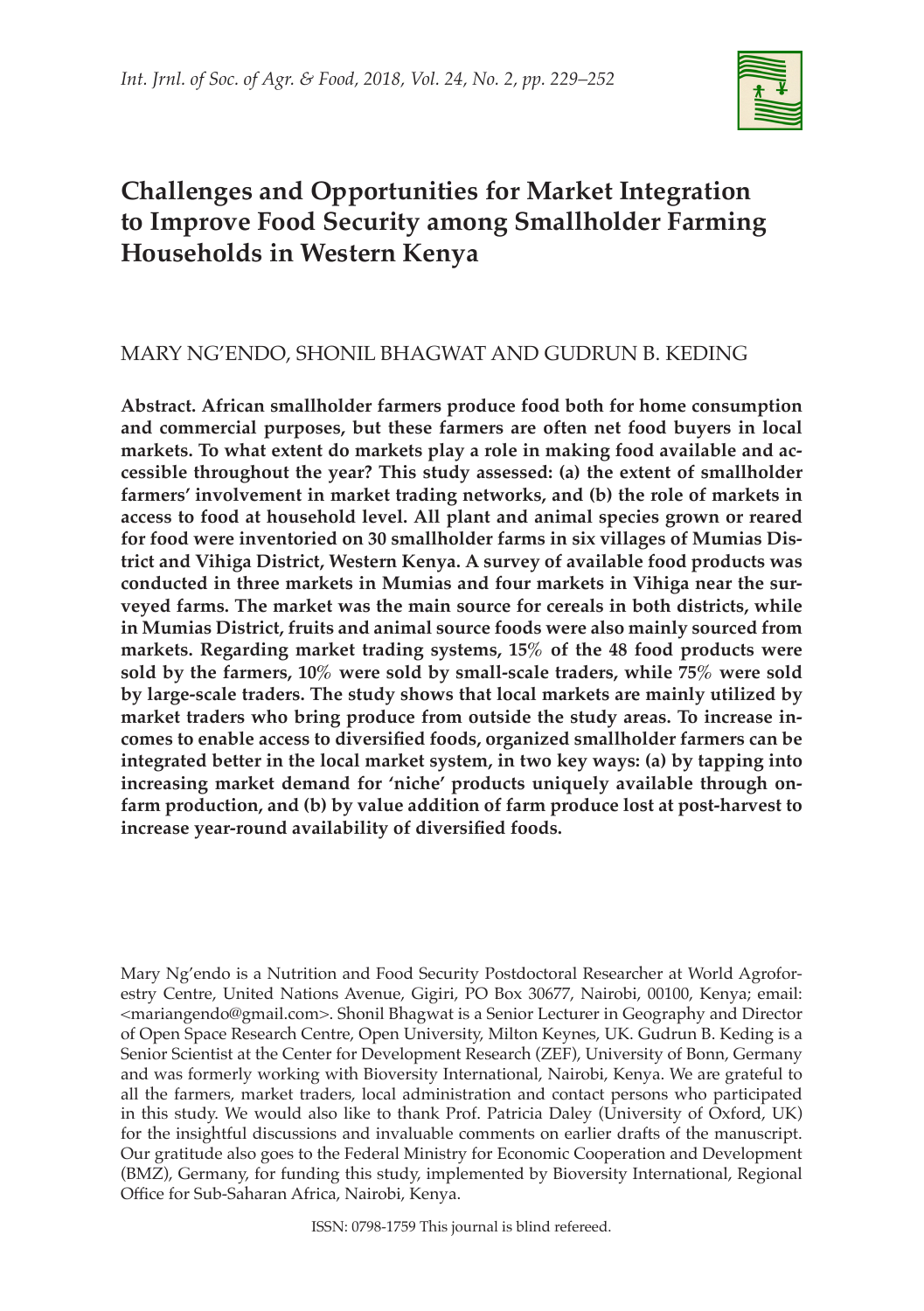### **Introduction**

Unlike in the developed countries where close to 15% of total income is devoted to food (Regmi and Meade, 2013), spending on food represents 50–80% of developing country consumers' budgets (Smale et al., 2009). The population of Eastern and Southern Africa is predominantly rural (Barrett, 2008), with 60–80% of the rural households, including a large proportion of smallholder farmers growing food crops, being net food buyers of the same crops they grow (Mehra and Rojas, 2008; Barrett, 2008; Smale et al., 2009). This is mainly because they are unable to meet the subsistence needs of their families through their own production and must purchase the remainder, usually at higher prices (Smale et al., 2009, 2012). Due to dependence of rural households on market purchase for food supply, in some cases making up to 90% of all the food consumed (Baiphethi and Jacobs, 2009), markets play a crucial role in achievement of household food security. With the scarce cash directed towards meeting staple food needs first in rural markets (Smale et al., 2009; Thorne-Lyman et al., 2009), household food transfers (Baiphethi and Jacobs, 2009) and subsistence production (Aliber and Hart, 2009; Baiphethi and Jacobs, 2009) enhance accessibility to affordable foods.

While the majority of smallholder farmers prioritize subsistence production as a household food security strategy, agricultural production that raises household incomes is critical to guarantee longer-term food security and improve well-being (Mehra and Rojas, 2008). To guarantee both household food consumption needs and market demand, surplus agricultural output needs to be generated (Omiti et al., 2009). Surplus smallholder farmers comprise of 20–30% of rural households while an additional 10–15% of rural households are net deficit producers who nevertheless sell a proportion of their crop soon after harvest (Poulton et al., 2006a), when prices are at their lowest. Crop sales by poor households occur straight after harvest because they are desperate for cash, hence these 'distress sales' are driven by shortterm survival needs (Leavy and Poulton, 2007) rather than a longer-term focus on farming as a business enterprise.

For smallholder farmers selling their produce in formal markets, there are many steps in the value chain to take the product from producer to consumer (KIT and IIRR, 2008). Smallholder farmers who are unable to supply directly to wholesale or retail markets sell their produce to spot market traders (Rao and Qaim, 2010; Wiggins, 2012), who act as market intermediaries. Travelling traders, including many part-time traders who spend most of their time farming, meet the farmer at their farm to collect and pay for the produce in cash. Until the trader sells the produce to someone else, they must bear all costs and any unpredictable losses that may occur while the produce is under their ownership (KIT and IIRR, 2008). Although traders specialize in marketing the produce (Collier and Dercon, 2014), the majority of smallholder farmers regard them as 'middlemen' who gain profits for themselves along the value chain, while paying farmers poor prices for their produce (Wiggins, 2012). With this suspicion, cooperation between smallholder farmers and traders is relatively underdeveloped and this could be closely related to lack of market access for smallholder farmers (KIT and IIRR, 2008). Lack of formal market access is also associated with poor infrastructure together with long distances to markets and poor access to information on prevailing market produce prices (Delgado, 1999; Leavy and Poulton, 2007; Alene et al., 2008). These poor conditions translate to high exchange costs, which are usually too high for smallholder farmers to enable many transactions to take place (Delgado, 1999; Alene et al., 2008). Households have dif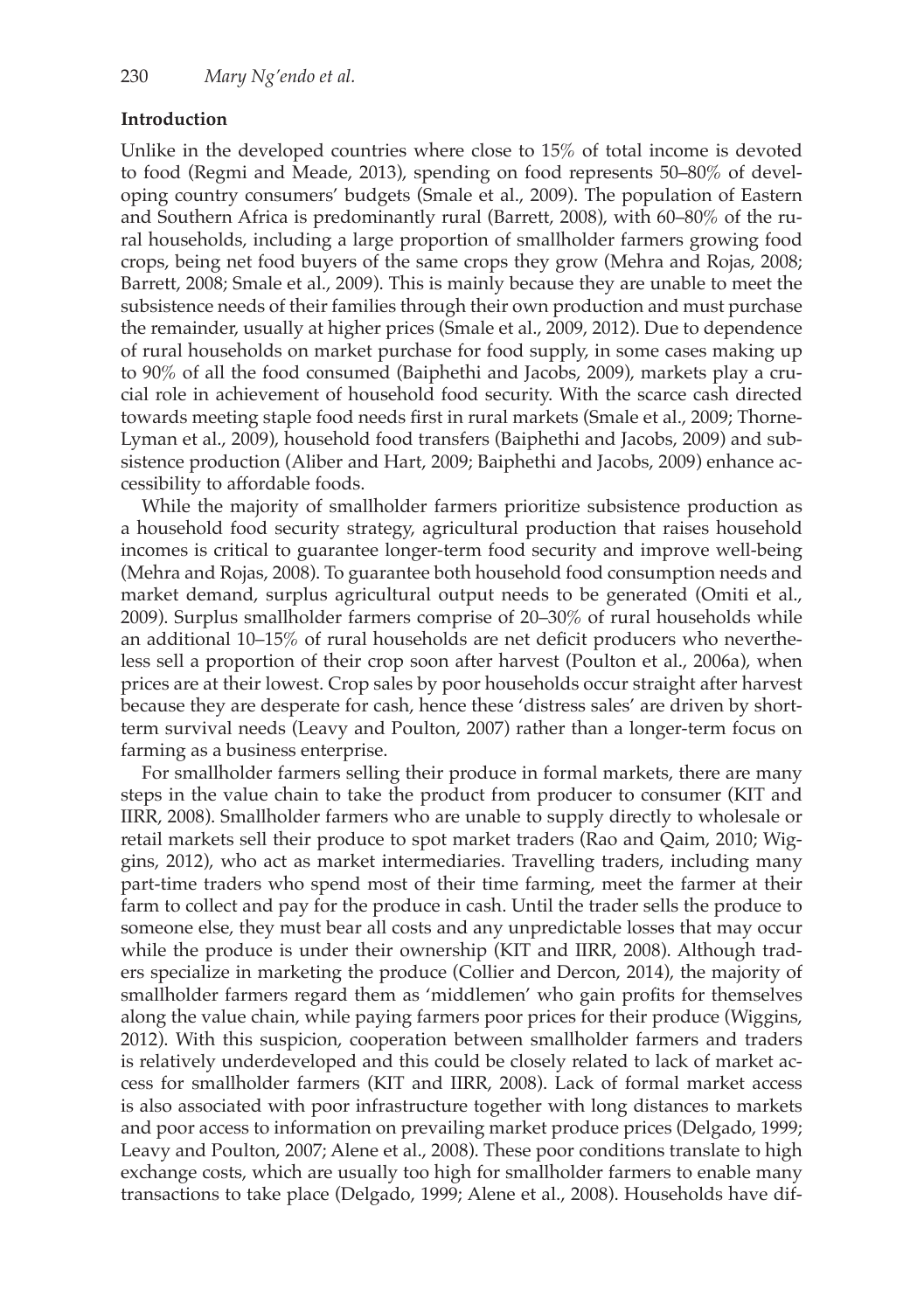ferent abilities to mitigate these market transaction costs, resulting in differential market participation among smallholder farmers (Alene et al., 2008), with a majority of the farmers in low-income rural areas opting out of markets (Barrett, 2008) as market product sellers.

It is acknowledged that in cases when smallholders engage in markets, they only trade in small volumes. However, there exists a knowledge gap on the extent of smallholder farmer involvement in market trading networks, especially in regions with good market access. Secondly, although on-farm food production is insufficient to meet smallholder farming household food needs and markets have been shown to be important for sourcing mainly staple food grains (Jayne et al., 2006), there exists a gap in knowledge of the diversity and amounts of other food groups also sourced from markets, in addition to other food channels. To address these two knowledge gaps, this study addresses two research questions:

- 1. To what extent are smallholder farmers integrated into the market trading networks for selling their produce in regions with good market access?
- 2. What is the role of markets in access to food at household level among smallholder farmers?

### **Methodology**

#### *Study Area and Data Collection*

Primary market data were collected in September and October 2012, while farm data were collected both in September/October 2012 and November/December 2012 in Mumias and Vihiga districts, Western Kenya. Mumias and Vihiga districts mainly represent the humid Lower Midland (LM1) and Upper Midland (UM1) agroecological zones, respectively (Jaetzold et al., 2005). The selection of Mumias and Vihiga districts as study sites was with an aim to represent different agroecological zones, and thus most likely a different level of agro-biodiversity, with an added advantage of geographical closeness to each other and both regions being close to local markets. Table 1 shows details on geographical, climatic and agricultural characteristics of the two districts.

Smallholder farm sizes in Kenya mainly range from below 0.2 to 3 ha, according to the Government of Kenya's (2010) estimates. The current policy framework governing the Kenyan land sector, in particular the *Sessional Paper No. 3 of 2009 on National Land Policy* (NLP), recognizes three categories of land: community land (previously referred to as trust land), public land (formerly referred to as government land) and private land (Government of Kenya, 2009). The NLP offers a wide array of incentives with the aim of ensuring land tenure security, such as security on community land as well as the acquisition of land rights by inheritance, with or without a will. In our household surveys, various forms of land ownership were reported by smallholder farmers. The majority (97%) owned private land (90% owned inherited land, while 7% had bought their land) while only 3% occupied community land. More than half of the households (63%) possessed land title deeds, which were registered mainly under the name of their in-laws, generally under the name of a member of the family of the head of household ( 57% of the households) or that of the wife's family (7% of households). Title deeds with the name of the nuclear family's head of household were reported for only 3% of the surveyed households. The remainder of the respondents (33%) did not know the names used in their household's title deeds.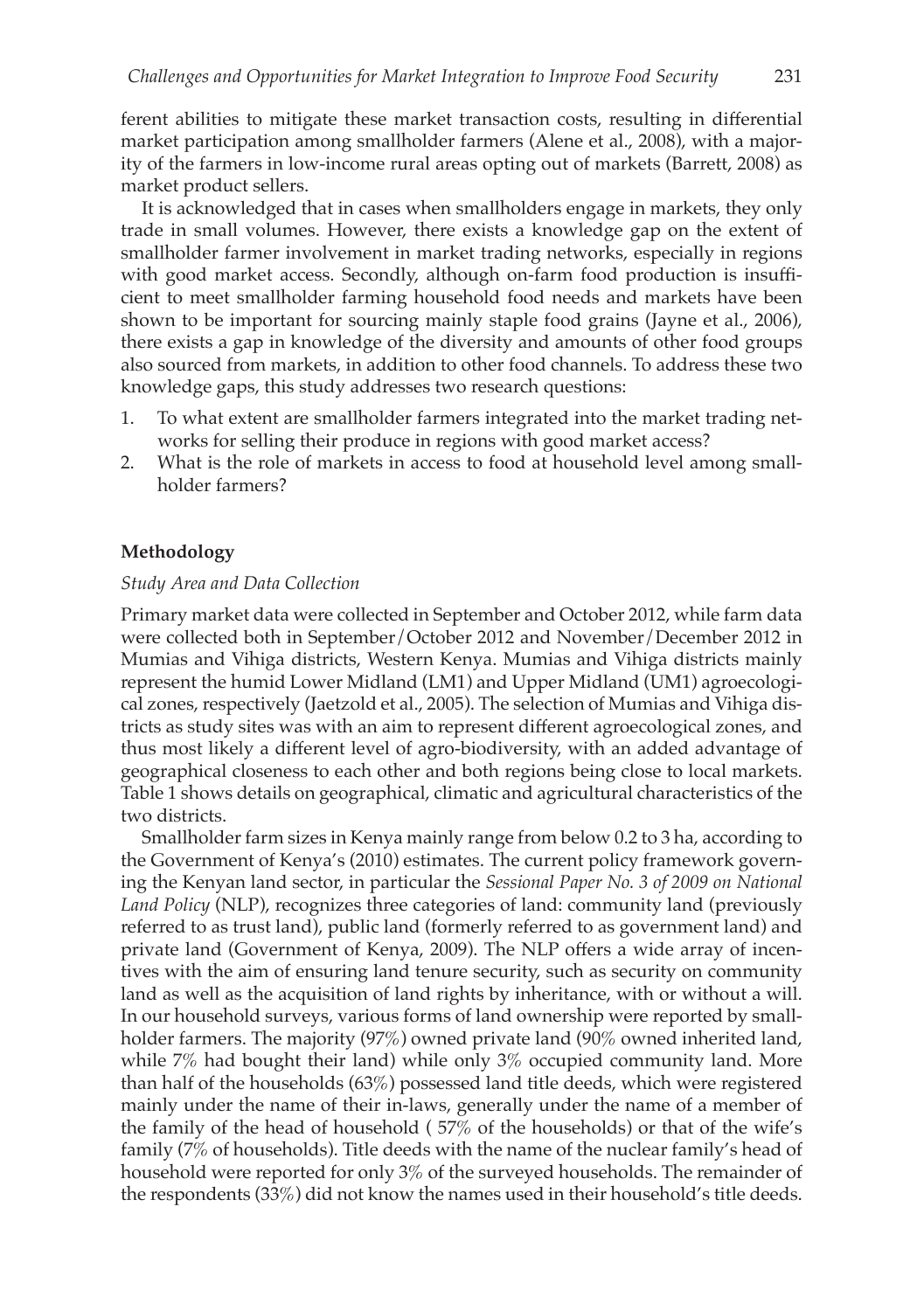| Characteristic          | <b>Mumias District</b>                                                                                                      | <b>Vihiga District</b>                                                                                                     |
|-------------------------|-----------------------------------------------------------------------------------------------------------------------------|----------------------------------------------------------------------------------------------------------------------------|
| AEZ                     | Lower Midland (LM1)                                                                                                         | Upper Midland (UM1)                                                                                                        |
| Altitude                | 1300–1500 metres above sea level                                                                                            | 1500–1900 metres above sea level                                                                                           |
| Annual mean temperature | $21.0 - 22.2$ °C                                                                                                            | $18.5 - 21.0$ °C                                                                                                           |
| Total annual rainfall   | 1650-1850 mm                                                                                                                | 1800-above 2000 mm                                                                                                         |
| Rainfall pattern        | Bimodal with long rains from end<br>of February to end of March and<br>short rains from end of July to<br>November/December | Bimodal with long rains from end<br>of February to end of March and<br>short rains from mid-July to No-<br>vember/December |
| Soil types              | Ferrasols                                                                                                                   | Combination of cambisols and<br>lithosols                                                                                  |
| Main crops              | Cash crops: sugarcane<br>Food crops: sorghum, cassava,<br>sweet potatoes                                                    | Cash crops: tea, coffee, sugarcane<br>Food crops: maize, beans, cowpeas                                                    |

**Table 1**. Overview of geographical, climatic and agricultural characteristics of Mumias and Vihiga districts, Western Kenya

*Source*: Jaetzold et al., 2005.

This study was conducted in tandem with a larger, cross-sectional research project entitled 'Improving Nutrition through Local Agrobiodiversity'. It purposefully selected six villages in order to cover the above-mentioned different climatic zones, three villages in Mumias and three in Vihiga districts, out of 30 villages from the larger study. The latter were sampled according to district village lists with number of households per village applying a 'probability proportional to size' approach (Magnani, 1997), with larger villages given a greater chance of selection than smaller villages. A total of 30 households, 15 in Mumias and 15 in Vihiga districts, in the six villages (five households per village) were then randomly selected to represent  $10\%$ of the 300 households sampled by the larger study. In both September/October 2012 and November/December 2012, the same smallholder farming households were surveyed.

Smallholder farmers participated in the selection of major local markets near the surveyed farms in Mumias and Vihiga districts. The average walking distance to the nearest major local market was 30 minutes (ranging from 5–60 minutes). Seven major local open-air markets, three in Mumias and four in Vihiga districts, were surveyed on seven non-consecutive market days. Simple random sampling was adopted to select market traders to be interviewed (Abukutsa-Onyango, 2002) in all the different market stands with an aim of sampling the whole market. With this, at least 10% of market stands representing each food group were randomly sampled for the market trader interviews. In those cases where the market trader randomly selected was unavailable to answer the questions, a different market trader representing the same stand was purposefully sampled (Abukutsa-Onyango and Onyango, 2005). A total of 65 market traders representing 65 different stands were interviewed. Figure 1 shows a map of the two study areas, indicating the six villages and seven markets where the survey was carried out.

All present food plant and livestock species were inventoried per farm by recording species names and counting individuals of each species. On each farm, the head of household or his/her representative was interviewed using a semi-structured questionnaire to collect data on: (a) basic demographic and socio-economic house-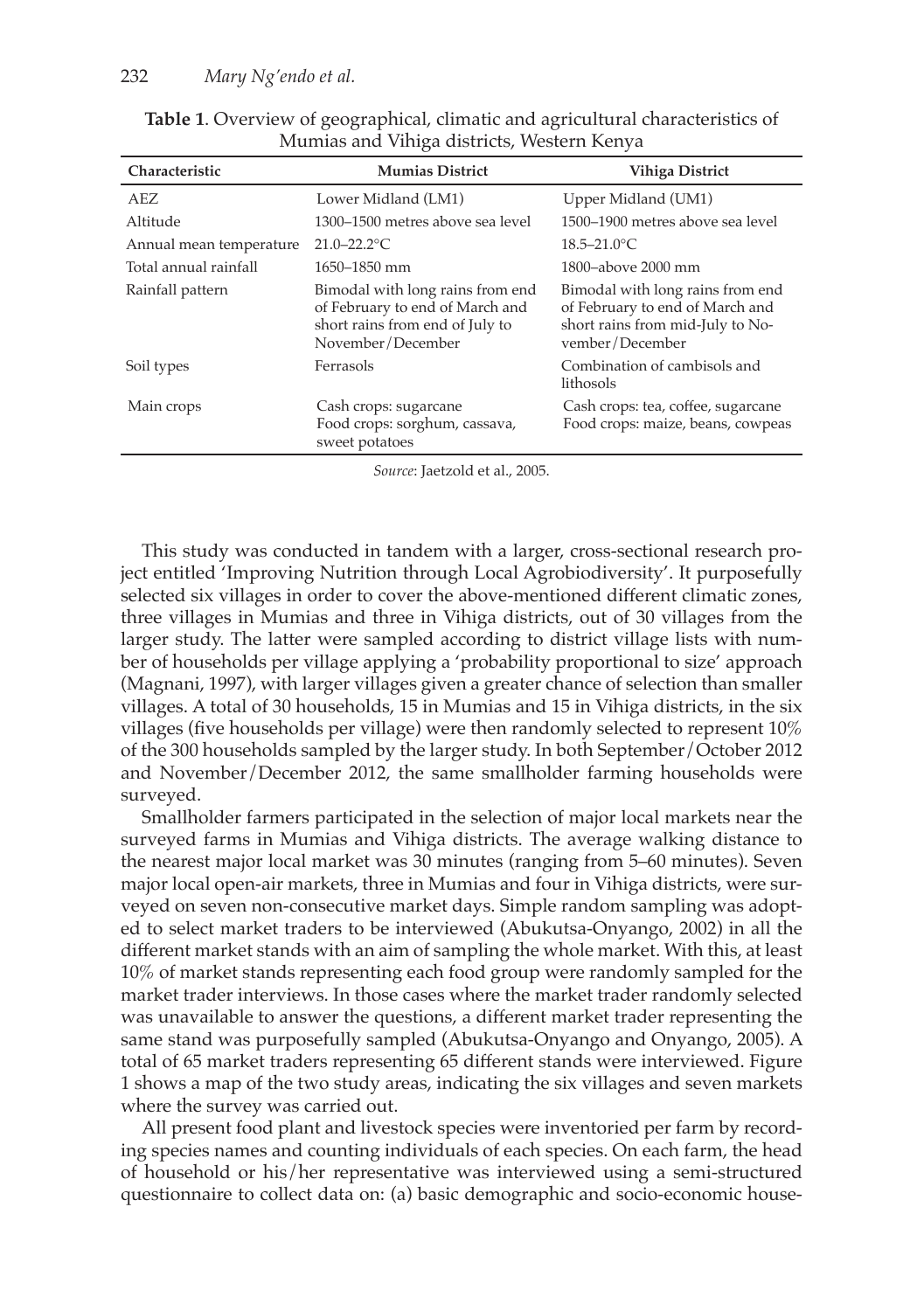

**Figure 1**. Map of study area in Western Kenya. *Notes*: Mumias District is categorized as humid Lower Midland (LM1), Vihiga District is categorized as humid Upper Midland (UM1) agroecological zones; the village (triangle symbols) codes: 1. Khushipari A, 2. Emahanga , 3. Busokho, 4. Hombala, 5. Wambenge, 6. Lodondo; the market (star symbols) codes: A. Buhuru, B. Mumias, C. Makunga, D. Kilingili, E. Mudete , F. Chavakali, G. Majengo.

hold characteristics; (b) names, production, and uses of food plant and livestock species produced on the farm; (c) products of plant and livestock species consumed by households. In addition, during November/December 2012, respondents reported the source of the foods that they consumed within the household for the last five times. This time span ranged from the last 24 hours to the last few months, depending on the food items. During the November/December 2012 survey, farmers also reported specific walking distance approximations to the nearest market and the frequency of nearest market visits in a month. The market survey was utilized to capture market food biodiversity available for purchase by smallholder farmers and sources of the market produce. A semi-structured questionnaire was utilized to collect market data, in September and October 2012, on: (a) edible food species available, (b) sources of produce, (c) prices of different foods, and (d) seasonal availability of these foods.

#### *Data Analysis*

All present on-farm and market food plant species were assigned to one out of the seven major FAO-defined food plant groups, according to statements on their main use (FAO, 2011). Simple descriptive statistics such as means, frequency counts and percentages were computed to characterize farms and markets according to species richness and abundance, as well as the proportions of market produce sold by dif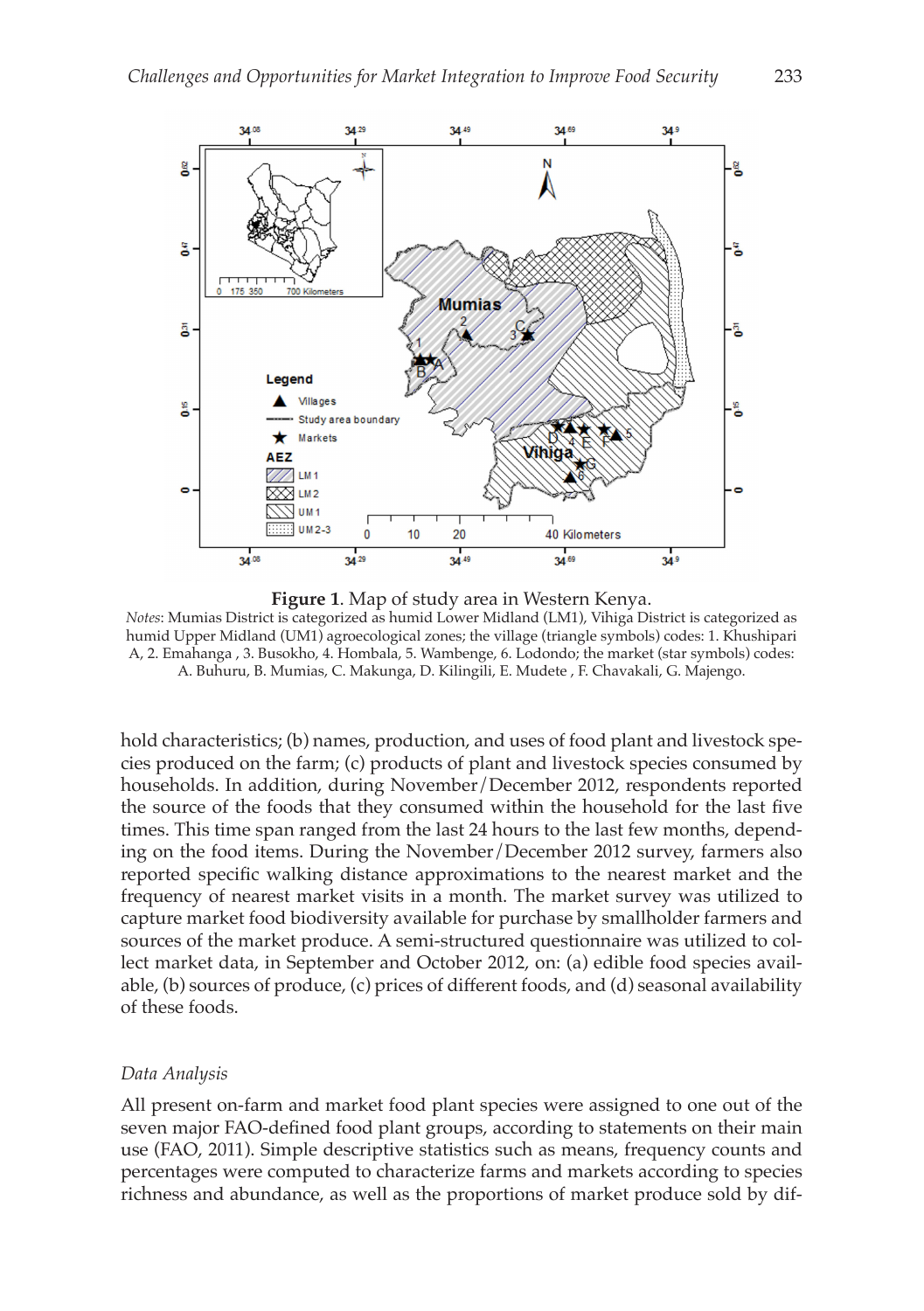ferent types of market traders.

There were species identification challenges in the local markets when identifying leaves of the following local vegetables: (a) *Amaranthus cruentus* ssp. *hybridus* and *Amaranthus hybridus* complex (collectively classified as *Amaranthus* species) (b) *Corchorus acuntangulus*, *Corchorus olitorius*, *Corchorus trilocularis* and *Corchorus tridens* (collectively classified as *Corchorus* species) (c) *Cucurbita maxima* and *Cucurbita moschata* (collectively classified as *Cucurbita* species) (d) *Solanum villosum*, *Solanum scabrum* and *Solanum americanum* (collectively classified as *Solanum* species) (e) *Crotalaria ochroleuca* (classified as *Crotalaria* species). Although it was possible to obtain specimens of some unidentified plants for proper identification, plant identification at the species level was in some cases still challenging, especially with the different *Amaranthus* species. In most cases, however, it was possible to identify species while conducting the farm survey, where higher diversity among these species was documented (Maundu et al., 1999). For the sake of consistency and comparability of market and farm species, all the above-mentioned species were taxonomically classified in one of the five respective groups.

### **Results**

#### *Profile of the Local Markets and Market Traders*

The seven open-air markets have at least one market trading day. There are two daily markets (Makunga and Majengo markets), one biweekly market (Mumias market) and four weekly markets (Buhuru, Mudete, Kilingili and Chavakali markets). Four of the seven markets (Chavakali, Majengo and Mudete markets in Vihiga District and Mumias market in Mumias District) are municipal council markets, centrally located in rural town centres where local administrative offices are based while the others are rural markets (Table 2). Trading in all the seven local markets is subject to daily market trading fees and taxes, ranging from US\$0.3 to US\$1, mainly depending on the quantity of produce to be traded. Buhuru rural market in Mumias District had the highest number of different produce (30) mainly because it is a mixed market trading in live animals, animal source foods and a variety of farm produce (Table 2).

All the seven markets in the two districts are readily accessible by tarmac roads, except Buhuru rural market, which is accessible by gravel road. This makes it inaccessible during wet weather due to the slippery nature of the road, yet it had the highest number of different types of produce out of the seven markets surveyed. In Mumias District, the average walking distance to the nearest market is 37 minutes, with an average of 10 market visits per month for each household. In Vihiga District, it takes an average of 32 minutes to walk to the nearest market, with an average of eight market visits per month per household.

Out of the 65 market traders interviewed, 40% were male and 60% were female traders. A majority (97%) of the female traders, with an average age of 39 years, were owners of the stands while 62% of the male traders, with an average age of 32 years, owned the stands. Both female and male traders had been in the market trading business for an average of at least 10 years. Slightly more than half of the female traders (51%) and 31% of male traders sold a variety of produce on one stand, ranging from two to seven different food groups. Vegetables, followed by fruits, were the most popular combinations in the mixed market stands. The rest of the market trad-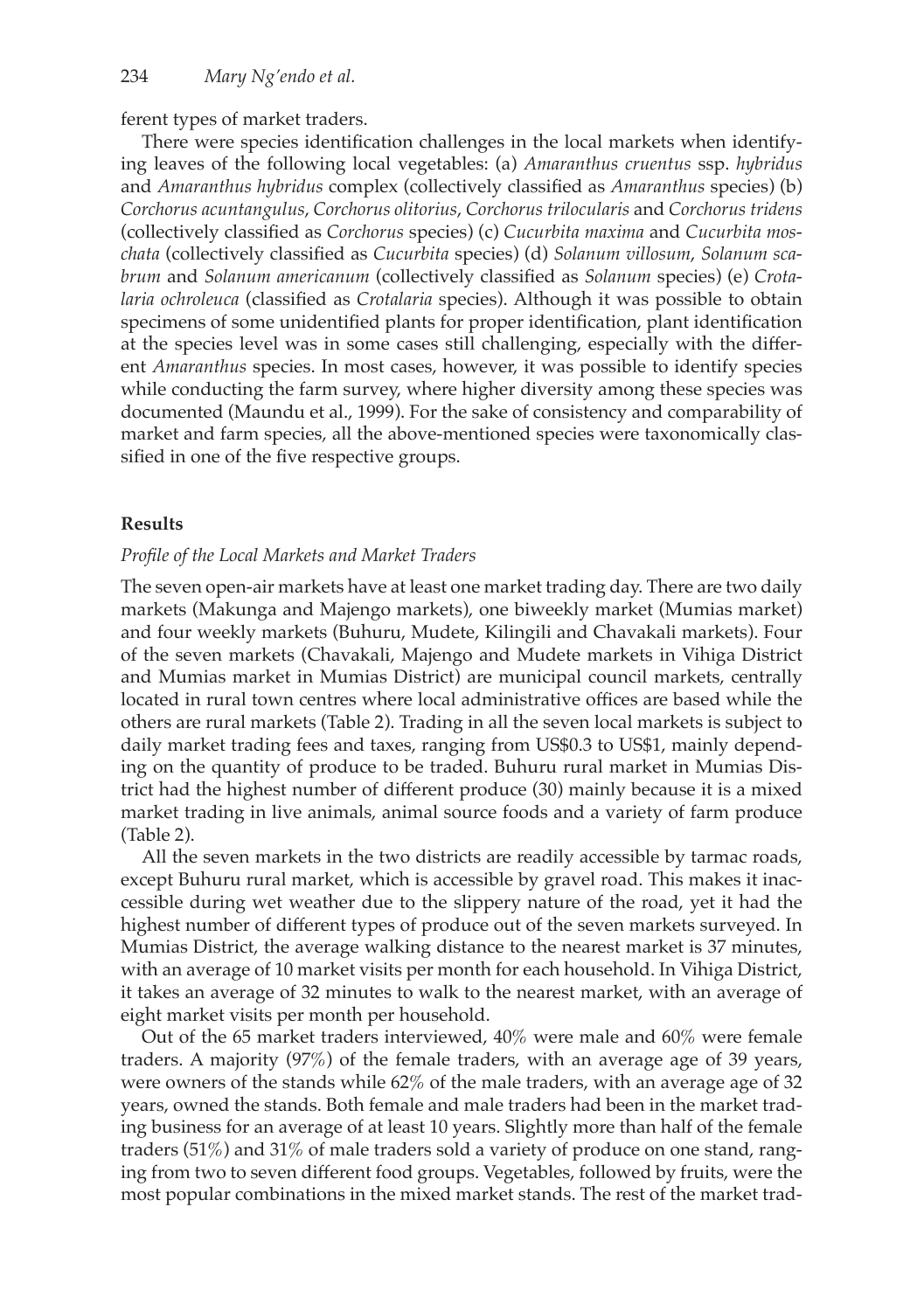| Table 2. Frequency of products in seven markets in Mumias and Vihiga districts, Western Kenya, September/October 2012. |        |                 |                                              |                     |        |                |                     |     |                                              |       |                    |                |                        |     |                        |
|------------------------------------------------------------------------------------------------------------------------|--------|-----------------|----------------------------------------------|---------------------|--------|----------------|---------------------|-----|----------------------------------------------|-------|--------------------|----------------|------------------------|-----|------------------------|
| Food group                                                                                                             |        |                 | Frequency of food products in Mumias markets |                     |        |                |                     |     | Frequency of food products in Vihiga markets |       |                    |                |                        |     | frequencies<br>Overall |
|                                                                                                                        |        | Buhuru<br>Rural |                                              | Municipal<br>Mumias | Rural  | Makunga        | Municipal<br>Mudete |     | Municipal<br>Majengo                         |       | Kilingili<br>Rural |                | Chavakali<br>Municipal |     |                        |
|                                                                                                                        | .<br>Ž | olo             | S.<br>Z                                      | ole                 | .<br>Ž | olo            | .<br>Ž              | olo | .<br>Ž                                       | of    | .<br>Ž             | olo            | .<br>Ž                 | olo | olo                    |
| Animal source<br>foods                                                                                                 |        | 23              |                                              |                     | ω      | Ω              | ω                   | Ξ   | 3                                            |       | 3                  | $\overline{c}$ | 3                      |     | 12                     |
| Cereals                                                                                                                |        |                 |                                              |                     | 3      | $\mathfrak{D}$ |                     |     |                                              |       |                    | 15             |                        |     | ᡋ                      |
| Fruits                                                                                                                 |        |                 |                                              | 25                  | ∞      | $\mathbf{r}$   | ∞                   | Ξ   |                                              |       | ∞                  | 12             | ∘                      | 22  | 14                     |
| Pulses/nuts/seeds                                                                                                      | ι٢     |                 |                                              |                     | ഥ      | ដ              | N                   | r   |                                              |       | ∞                  | 12             | N                      | ↖   | Ξ                      |
| Starchy roots<br>tubers/green<br>bananas                                                                               |        |                 |                                              |                     | N      | $\infty$       | N                   | Ļ   | N                                            | r     | 3                  | 12             | N                      | r   | ∞                      |
| Vegetables                                                                                                             |        | 33              | 15                                           | 63                  | 8      | 33             | $\mathbf{r}$        | 4   | 14                                           | 50    |                    | 27             | $\Xi$                  | 37  | $\overline{41}$        |
| Spices/condiments                                                                                                      |        |                 |                                              |                     |        |                | N                   | D   | ∞                                            | $\Xi$ | ∞                  | 12             | C                      | Ľ   | ю                      |
| Total produce                                                                                                          | 30     |                 | 24                                           | 100                 | 24     | 100            | 27                  | 100 | 28                                           | 100   | 26                 | 100            | 27                     | 100 | 100                    |
|                                                                                                                        |        |                 |                                              |                     |        |                |                     |     |                                              |       |                    |                |                        |     |                        |

*Challenges and Opportunities for Market Integration to Improve Food Security* 235  $\mathbf{r}$ l,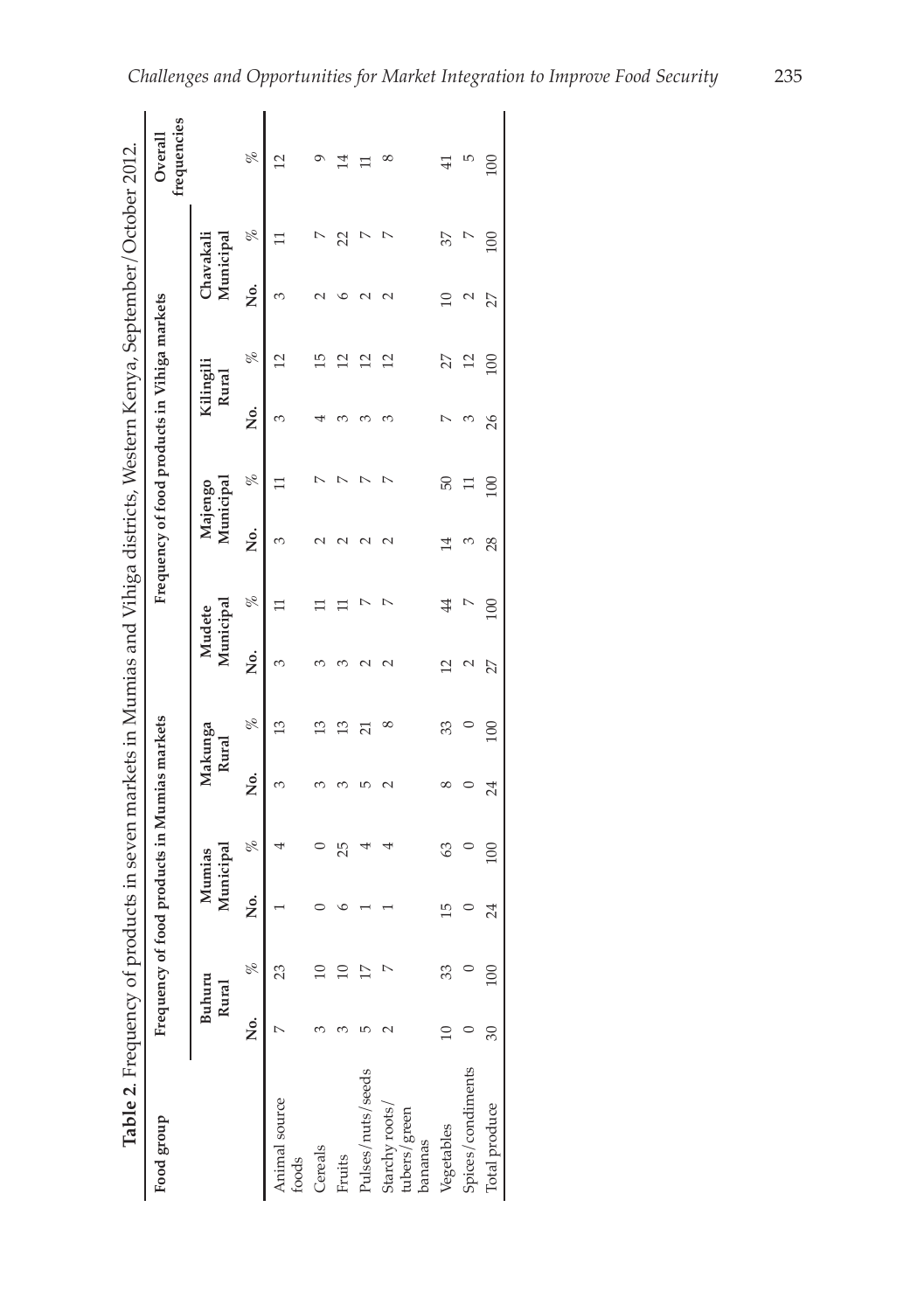ers specialized in particular market products, mainly selling animal source foods. Among female traders, chicken-only and fish-only stands were most popular while cattle-only stands were the most popular among male traders. Sixty different plant and animal species were documented on the surveyed farms while 48 different food products were available in the local markets (Table A1).

There was an overlap of 58% of on-farm products that were also available in the markets. 'Niche' products unavailable in the local markets but uniquely available through on-farm production comprised of one animal source food, 12 fruits, three pulses/nuts/seeds, three starchy roots/tubers/green bananas and three vegetables (Table 3).

### *Main Foods Available in Markets and for Household Food Consumption*

The different food types available in all the markets and farms were grouped into eight of the major FAO-defined (2011) food groups, namely: (i) cereals, (ii) fruits, (iii) pulses/nuts/seeds, (iv) starchy roots/tubers/green bananas, (v) vegetables, (vi) spices/condiments, (vii) animal source foods, and (viii) high-sugar foods. In the context of this study, the high-sugar food refers to sugarcane (*Saccharum officinarum*), found on farms but not in the local markets surveyed. During the September/ October 2012 market survey, vegetables had the highest availability in all the markets, with a frequency of  $41\%$ , followed by fruits  $(14\%)$ , animal source foods  $(12\%)$ , pulses/nuts/seeds (11%), cereals (9%), starchy roots/tubers/green bananas (8%), and spices/condiments (5%) (Table 2). The vegetable food products available in all the markets were bulb onions (*Allium cepa*), white cabbages (*Brassica oleracea* var. *capitata*), African kale (*Brassica oleracea* var. *acephala*) and tomatoes (*Solanum lycopersicum*). *Amaranthus* species, *Solanum* species and cowpea leaves (*Vigna unguiculata*) were available in six out of the seven markets.

Markets also play a role in contributing to household food consumption of smallholder farmers throughout the year. During the last five times a certain food group had been consumed at the household level, the market was the main food source for cereals in both Mumias and Vihiga districts while in Mumias District, fruits and animal source foods were also mainly sourced from markets. In Vihiga District, a considerable proportion of fruits, animal source foods, starchy roots/tubers/green bananas and spices/condiments were sourced from family and friends. In both districts, the four key food groups sourced from farms were vegetables, spices/condiments, pulses/nuts/seeds, and starchy roots/tubers/green bananas (Figure 2).

On-farm food production by smallholder farmers is mainly for home consumption, though some proportion is also utilized for commercial purposes. This is through both formal and informal market channels (Figure 3), with the latter mainly through barter within the community. Formal market channels are mainly utilized for selling cash crops, mainly tea (*Camellia sinensis*) in Vihiga District and sugarcane (*Saccharum officinarum*) in Mumias District, classified as spices/condiments and a high-sugar food, respectively. The proportion of pulses/nuts/seeds that are sold through in-kind exchange is equal or higher, compared to those sold through formal market channels in Mumias and Vihiga districts (Figure 3).

#### *Pre- and Post-harvest Losses*

Some of the on-farm produce for either home consumption or for selling in both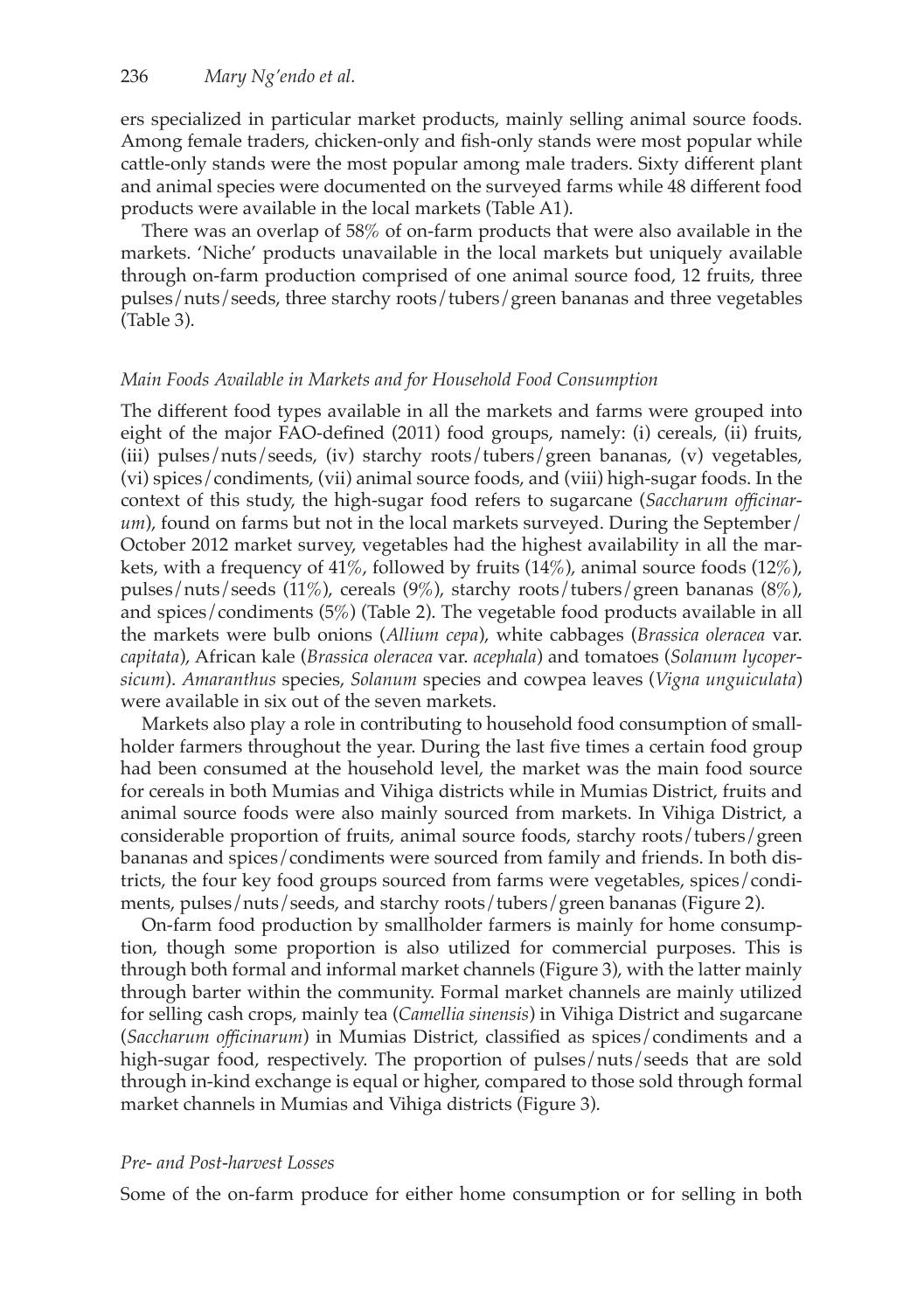| Food group          | - , - , - - - .<br>Overlaps in products                                                                               |                                                                                     | Products available only in markets or farms                                                                                                                                                                                           |
|---------------------|-----------------------------------------------------------------------------------------------------------------------|-------------------------------------------------------------------------------------|---------------------------------------------------------------------------------------------------------------------------------------------------------------------------------------------------------------------------------------|
|                     | available in markets<br>and farms                                                                                     | Market-only products                                                                | Farm-only ('niche')<br>products                                                                                                                                                                                                       |
| Animal source foods | Cattle<br>Chicken<br>Goat<br>Sheep<br>Pig                                                                             | Fish                                                                                | Rabbit                                                                                                                                                                                                                                |
| Cereals             | Sorghum bicolor<br>Zea mays                                                                                           | Eleusine coracana<br>Oryza sativa<br>Triticum aestivum                              |                                                                                                                                                                                                                                       |
| Fruits              | Ananas comosus<br>Citrus limon<br>Mangifera indica<br>Musa sapientum<br>Persea americana                              | Citrullus lanatus<br>Citrullus sinensis                                             | Annona muricata<br>Carica papaya<br>Dovyalis caffra<br>Eriobotrya japonica<br>Morus alba<br>Passiflora species<br>Passiflora edulis<br>Physalis peruviana<br>Psidium guajava<br>Solanum betaceum<br>Syzygium cuminii<br>Vitex doniana |
| Pulses/nuts/seeds   | Arachis hypogaea<br>Glycine max<br>Phaseolus vulgaris<br>Sesamum indicum<br>Vigna radiata                             |                                                                                     | Cajanus cajan<br>Lens culinaris<br>Vigna subterranea                                                                                                                                                                                  |
| Spices/condiments   | Capsicum annuum                                                                                                       | Allium sativum                                                                      | Camellia sinensis (sold in<br>other markets)                                                                                                                                                                                          |
|                     |                                                                                                                       | Coriandrum sativum<br>Zinziger officinale<br>Starchy roots/tubers/<br>green bananas | Coffea arabica (sold in<br>other markets)                                                                                                                                                                                             |
|                     | Ipomoea batatas<br>Manihot esculenta<br>Solanum tuberosum                                                             |                                                                                     | Colocasia esculenta<br>Dioscorea bulbifera<br>Musa paradisiaca                                                                                                                                                                        |
| Vegetables          | Allium cepa                                                                                                           | Brassica oleracea var.<br>capitata                                                  | Cleome hirta                                                                                                                                                                                                                          |
|                     | Allium fistulosum<br>Amaranthus species<br>Brassica carinata<br>Brassica oleracea var.<br>acephala<br>Cleome gynandra | Spinacia oleracea                                                                   | Basella alba<br>Erythrococca bongensis                                                                                                                                                                                                |

|  | Table 3. Overlaps and gaps in products available in seven markets and on 30 farms |  |
|--|-----------------------------------------------------------------------------------|--|
|  | in Western Kenya, between September and October 2012                              |  |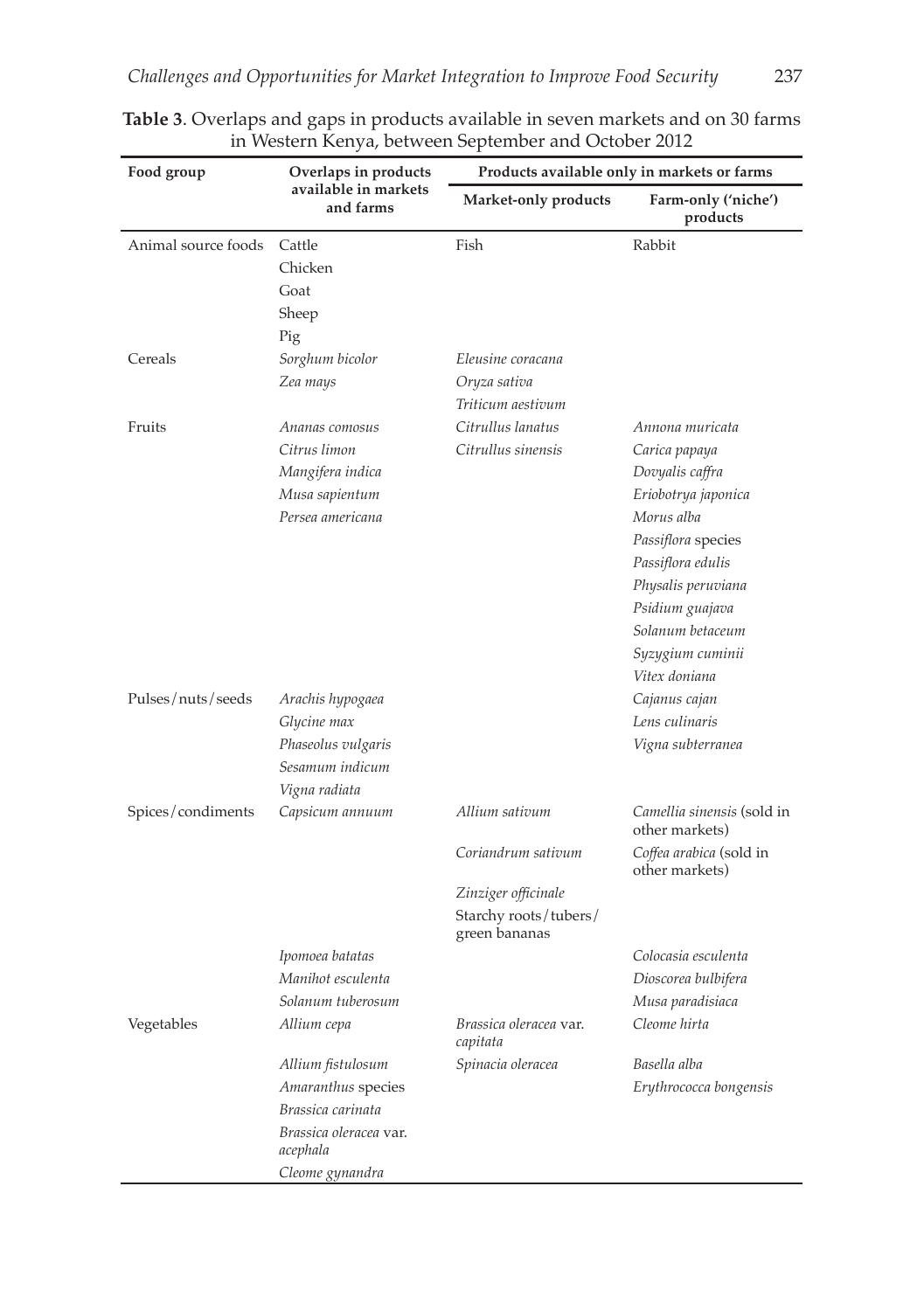|                                                                                                                                                                                                                                                            |                                                           | UIL U LUILLI         |                                                  |
|------------------------------------------------------------------------------------------------------------------------------------------------------------------------------------------------------------------------------------------------------------|-----------------------------------------------------------|----------------------|--------------------------------------------------|
| Food group                                                                                                                                                                                                                                                 | Overlaps in products<br>available in markets<br>and farms |                      | Products available only in markets or farms      |
|                                                                                                                                                                                                                                                            |                                                           | Market-only products | Farm-only ('niche')<br>products                  |
| Vegetables                                                                                                                                                                                                                                                 | Corchorus species                                         |                      |                                                  |
|                                                                                                                                                                                                                                                            | Crotalaria species                                        |                      |                                                  |
|                                                                                                                                                                                                                                                            | Cucurbita species                                         |                      |                                                  |
|                                                                                                                                                                                                                                                            | Daucus carota                                             |                      |                                                  |
|                                                                                                                                                                                                                                                            | Solanum lycopersicum                                      |                      |                                                  |
|                                                                                                                                                                                                                                                            | Solanum melongena                                         |                      |                                                  |
|                                                                                                                                                                                                                                                            | Solanum species                                           |                      |                                                  |
|                                                                                                                                                                                                                                                            | Vigna unguiculata                                         |                      |                                                  |
| High-sugar foods                                                                                                                                                                                                                                           |                                                           |                      | Saccharum officinarum<br>(sold in other markets) |
| Spices/condiments (V)<br>Spices/condiments (M)<br>Sugarcane (V)<br>Sugarcane (M)<br>Animal source foods (V)<br>Animal source foods (M)<br>Pulses/nuts/ seeds (V)<br>Pulses/nuts/ seeds (M)<br>Fruits (V)<br>Fruits (M)<br>Vegetables (V)<br>Vegetables (M) |                                                           |                      | Farm<br><b>□</b> Market<br>Family and friends    |
| Starchy roots/tubers (V)<br>Starchy roots/tubers (M)                                                                                                                                                                                                       |                                                           |                      |                                                  |
| Cereals (V)                                                                                                                                                                                                                                                |                                                           |                      |                                                  |
| Cereals (M)                                                                                                                                                                                                                                                |                                                           |                      |                                                  |
|                                                                                                                                                                                                                                                            | 0%<br>20%<br>40%                                          | 60%<br>80%           | 100%                                             |

**Table 3** *cont*.

**Figure 2**. Food sources for the different food groups given as the last five consumptions among households in Mumias (M) and Vihiga (V) districts, November/December 2012,  $N = 30$  (15 per district).

formal and informal markets is lost through pre- and post-harvest losses. Between January and December 2012, 10% of the smallholder farmers had experienced preharvest food losses while 37% had experienced post-harvest food losses. Although negatively affecting a small proportion of smallholder farmers, these farmers men-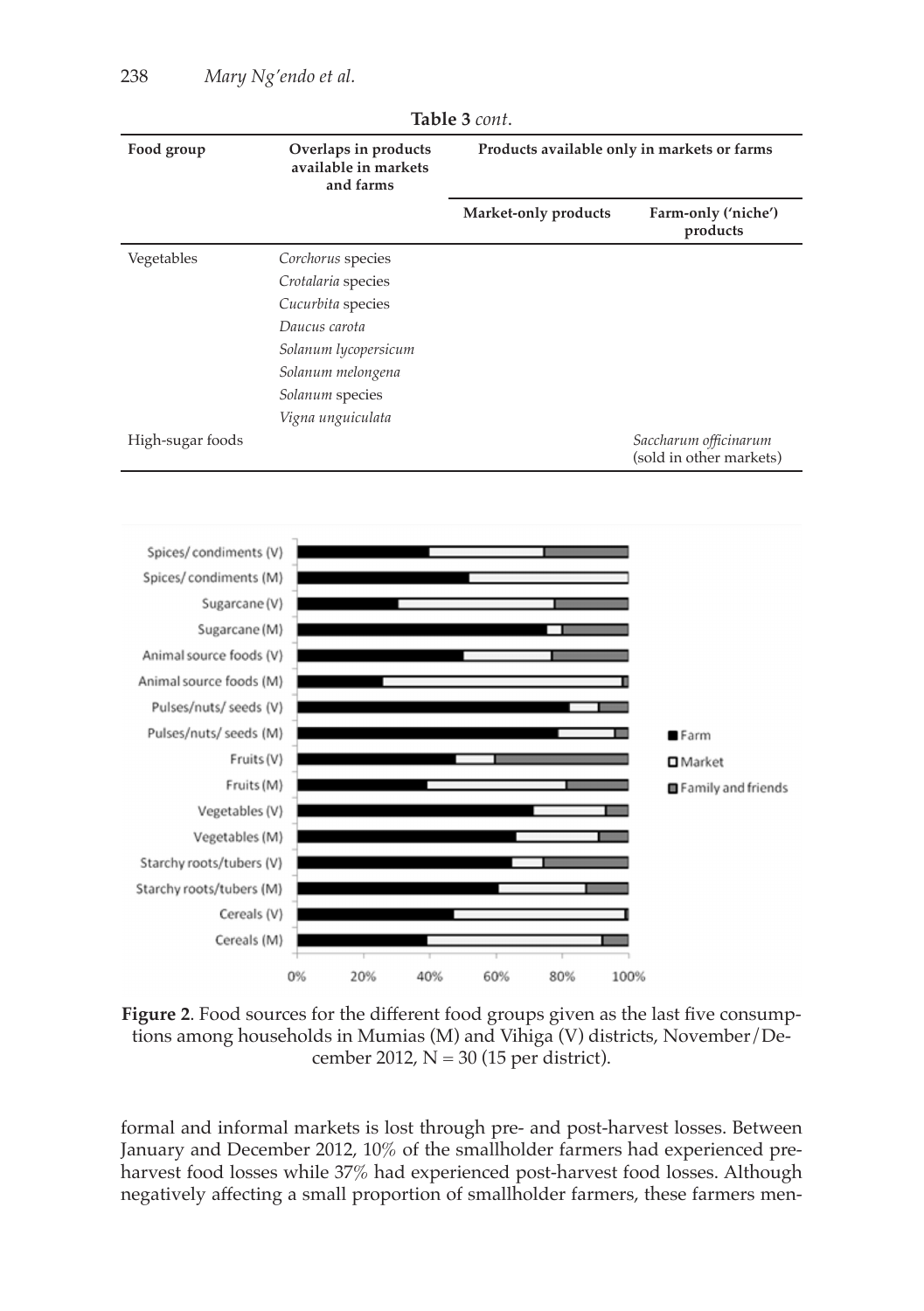

**Figure 3**. Main food uses of on-farm products among households in Mumias (M) and Vihiga (V) districts, September/October 2012, N=30 (15 per district).

tioned that 'hail stones' are mainly responsible for pre-harvest food losses of a diversity of on-farm crops in Vihiga District, a more humid region. In both Vihiga and Mumias districts, post-harvest food losses are mainly due to poor markets for surplus fruits and vegetables, followed by poor storage conditions of cereals.

In January and December 2012, the main foods lost were fruits and vegetables but also pulses and cereals. The key fruits affected were guavas (*Psidium guajava*), avocados (*Persea americana*) and mangoes (*Mangifera indica*). During high harvest seasons, the quantity of fruits is too much for household food consumption and they would sometimes be left to rot and also birds would eat and spoil the ripe fruits. This post-harvest loss is mainly because there is low market demand for seasonal fruits in high supply. One farmer reported that when fruits are available in high quantities, the market price for a 50 kg bag of avocados can be as low as US\$0.4. Within one month of high vegetable harvest, a different farmer experienced losses of cowpea leaves (*Vigna unguiculata*), African kale (*Brassica oleracea* var. *acephala*), Jew's mallow (*Corchorus* species) and slender leaf (*Crotalaria* species), due to poor market prices as they were too much for both household and livestock consumption. The main cereal affected by post-harvest loss is maize, due to aflatoxin contamination as a result of storage of the cereal in damp conditions. According to the farmers, a main cause of pre-harvest food loss in Vihiga District is excessively cold conditions resulting in 'hail stones' that destroy on-farm crops. For example, in September and November 2012, a diversity of on-farm crops, including cowpea leaves (*Vigna unguiculata*), fruit bananas (*Musa sapientum*), avocados (*Persea americana*) and guavas (*Psidium guajava*),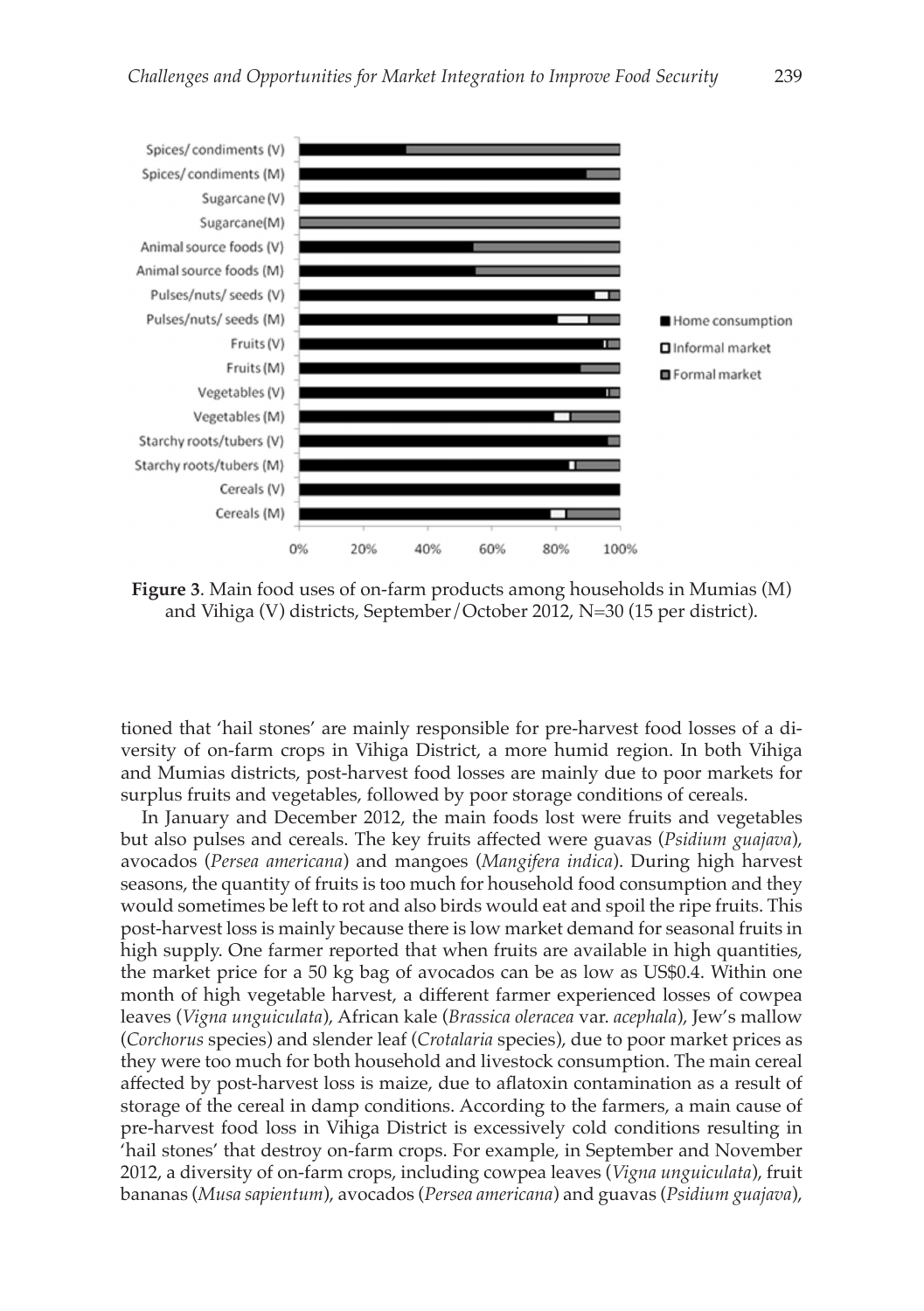### had been destroyed.

## *Participation in Local Market Trading System*

While the geographical and sociocultural settings in formal markets are of trading between smallholder farmers and interested buyers (whether known or unknown) in open-air markets, informal markets are characterized by in-kind exchange of farm produce by smallholder farming households (mainly to known buyers, such as family and friends) away from designated market places. Although smallholder farmers have surplus on-farm produce and engage mainly in informal market channels, their involvement in formal market channels is minimal. The only market produce smallholder farmers were selling directly were milk, *Amaranthus* species, African kale (*Brassica oleracea* var. *acephala*), sweet potatoes (*Ipomoea batatas*), avocados (*Persea americana*), groundnuts (*Arachis hypogaea*) and common beans (*Phaseolus vulgaris*), the latter three being a produce from only one smallholder farmer (who was selling their on-farm produce at the market). Fifteen per cent of the 48 food products were sold by smallholder farmers (who were also part-time market traders), 10% were sold by small-scale/travelling traders (who directly sourced their products from local smallholder farmers), and 75% of the products were sold by large-scale traders/ wholesalers, who did not directly source their products from smallholder farmers but rather sourced their products from small-scale traders, large-scale farmers from within the district, other districts and from neighbouring countries. The food groups 'fruits', 'pulses/nuts/seeds' and 'starchy roots/tubers' were mainly sourced from neighbouring countries such as Uganda (Table 4).

## **Discussion**

### *Smallholder Farming Households Rely on Multiple Food Sources*

This study shows that smallholder farmers rely on farms, markets and existing social networks such as family and friends in meeting household food consumption needs. This finding corroborates with a study in the Amhara region of Ethiopia where the three most common ways of food acquisition among rural households are on-farm production, purchase from markets and gifts (Negatu, 2004). There is a general consensus that rural households mainly access food through subsistence production, markets and household transfers (Baiphethi and Jacobs, 2009), yet never through only one source.

### *On-farm Production as a Food Source*

In the study sites, smallholder farms are essential in meeting household food needs for a number of food groups that are also highly available in markets. While reducing reliance on markets for most household food consumption needs, these foods also affordably provide diverse nutritional value. The main strategy employed by the smallholder farmers to reduce unnecessary market visits is by consumption of alternative foods available through on-farm production, such as seasonally available fruits and starchy roots/tubers/green bananas. In this study, though oranges (*Citrus sinensis*) were the most highly available fruits at the local markets, fruits that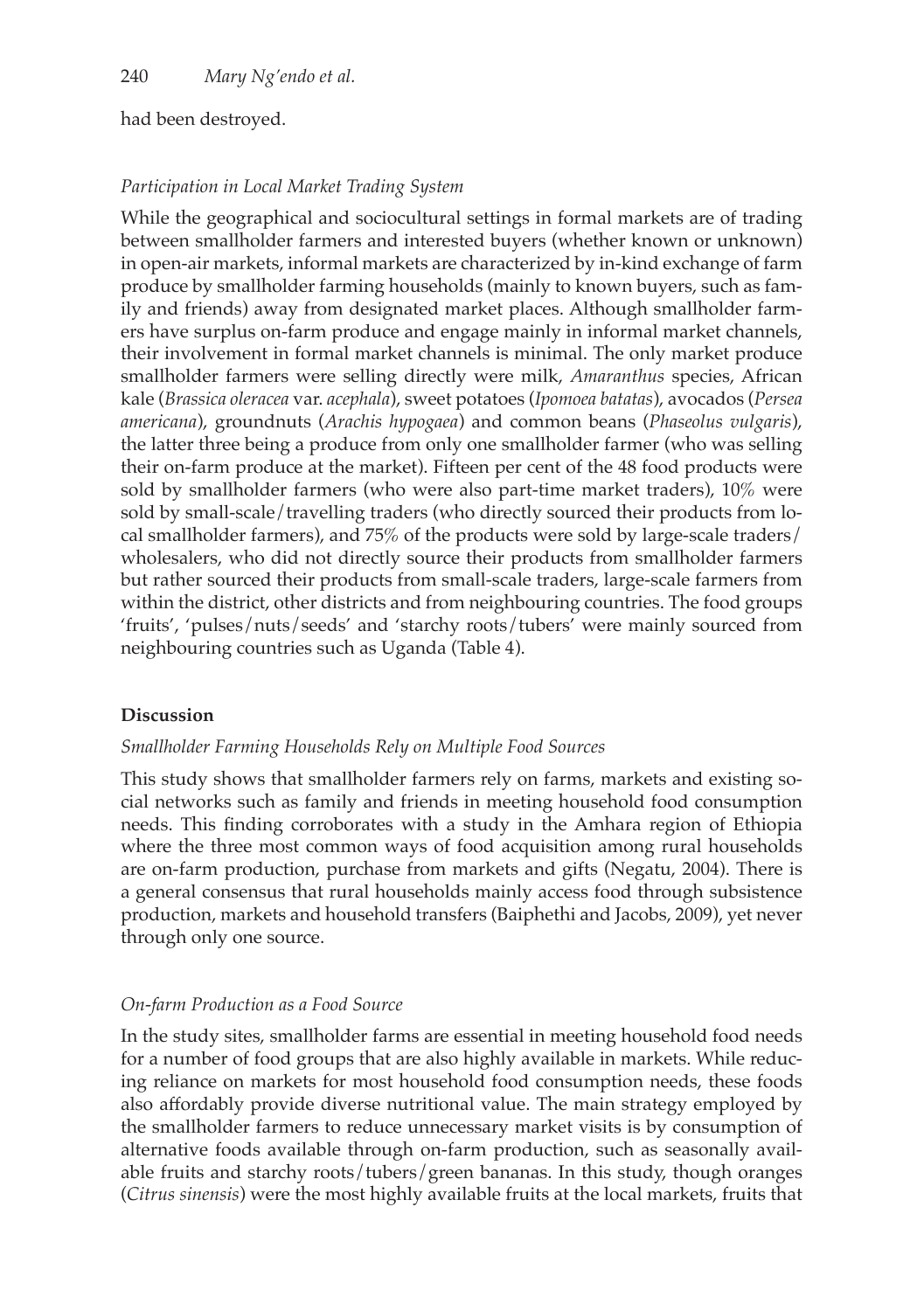| Food group                             | Type of<br>market<br>trader |                        | Origin                                                                                                                                                                                                                                                |
|----------------------------------------|-----------------------------|------------------------|-------------------------------------------------------------------------------------------------------------------------------------------------------------------------------------------------------------------------------------------------------|
| Animal source foods                    | A, B                        | A<br>B                 | Market trader's farm<br>Within district, Other districts (Kakamega, Kisumu, Busia,<br>Luanda, Lodwar, Nandi)                                                                                                                                          |
| Cereals                                | B, C                        | B<br>C                 | Within district, Other districts (Busia , Kitale, Nandi, Eldoret,<br>Busia, Kapsabet, Kisumu)<br>Someone's farm                                                                                                                                       |
| Fats and oils                          | B                           | B                      | Within district                                                                                                                                                                                                                                       |
| Fruits                                 | A, B, C                     | $\mathsf{A}$<br>B<br>C | Mumias<br>Other districts (Kakamega, Kisumu, Bungoma, Siaya,<br>Machakos and Kitui, Marakwet, Mombasa), neighbouring<br>countries (Uganda, Tanzania)<br>Chavakali (Someone's farm), Mumias (Someone's farm)                                           |
| Pulses/nuts/seeds                      | A, B                        | A<br>B                 | Buhuru<br>Other districts (Busia, Kakamega, Kisumu, Luanda, Nai-<br>robi), neighbouring countries: Uganda                                                                                                                                             |
| Spices/condiments                      | B                           | B                      | Within district (Mumias, Majengo), Other districts (Bun-<br>goma, Kakamega, Kisumu, Mombasa, Nairobi)                                                                                                                                                 |
| Starchy roots/tubers/<br>green bananas | A, B                        | A<br>B                 | Kisumu, Mumias<br>Within district (Chavakali, Majengo), Other districts (Busia,<br>Bungoma, Kakamega, Mount Elgon area, Kiambu, Marak-<br>wet, Nairobi, South Nyanza, Timboroa), neighbouring<br>country (Uganda)                                     |
| Vegetables                             | A, B, C                     | A<br>B<br>C            | Mumias (market trader's farm)<br>Within district (Mumias, Majengo, Makunga), Other<br>districts (Kakamega, Kapsabet, Nandi, Mount Elgon area,<br>Kisumu, Kitale, Luanda Mwea, Nairobi, Narok)<br>Makunga (someone's farm), Kilingili (someone's farm) |

#### **Table 4**. Types of market traders and origin of products in the seven markets in Mumias and Vihiga districts, September/October 2012.

were widely consumed by smallholder farming households were guavas (*Psidium guajava*), mangoes (*Mangifera indica*), avocados (*Persea americana*) and fruit bananas (*Musa sapientum*). With regard to starchy roots/tubers/green bananas, though potatoes (*Solanum tuberosum*) were widely available in local markets, they were not consumed by smallholder farming households. In the two study sites, smallholder farmers plant and consume more than one variety of cassava (*Manihot esculenta*) and sweet potatoes (*Ipomoea batatas*). The popularity of sweet potatoes and cassava (*Manihot esculenta*) for home consumption could be a survival strategy to acquire a cheap source of starchy roots and tubers. This finding on the popularity of the three cassava varieties, MM95/0183 ('Migyera'), 'SS4' and MM96/1872, for on-farm production corroborates with a study conducted among a cassava consuming community in Nambale, Western Kenya, reiterating the popularity of 'SS4' and 'Migyera', with the latter the most preferred variety for cooking (Nungo et al., 2012).

Although vegetables were the most frequently available food items in the local markets, smallholder farmers in both districts mainly relied on vegetables sourced from their farms during the November/December short rainy season. The high availability of vegetables in markets could be explained by a Western Kenya market study suggesting that market availability of a particular kind of vegetable is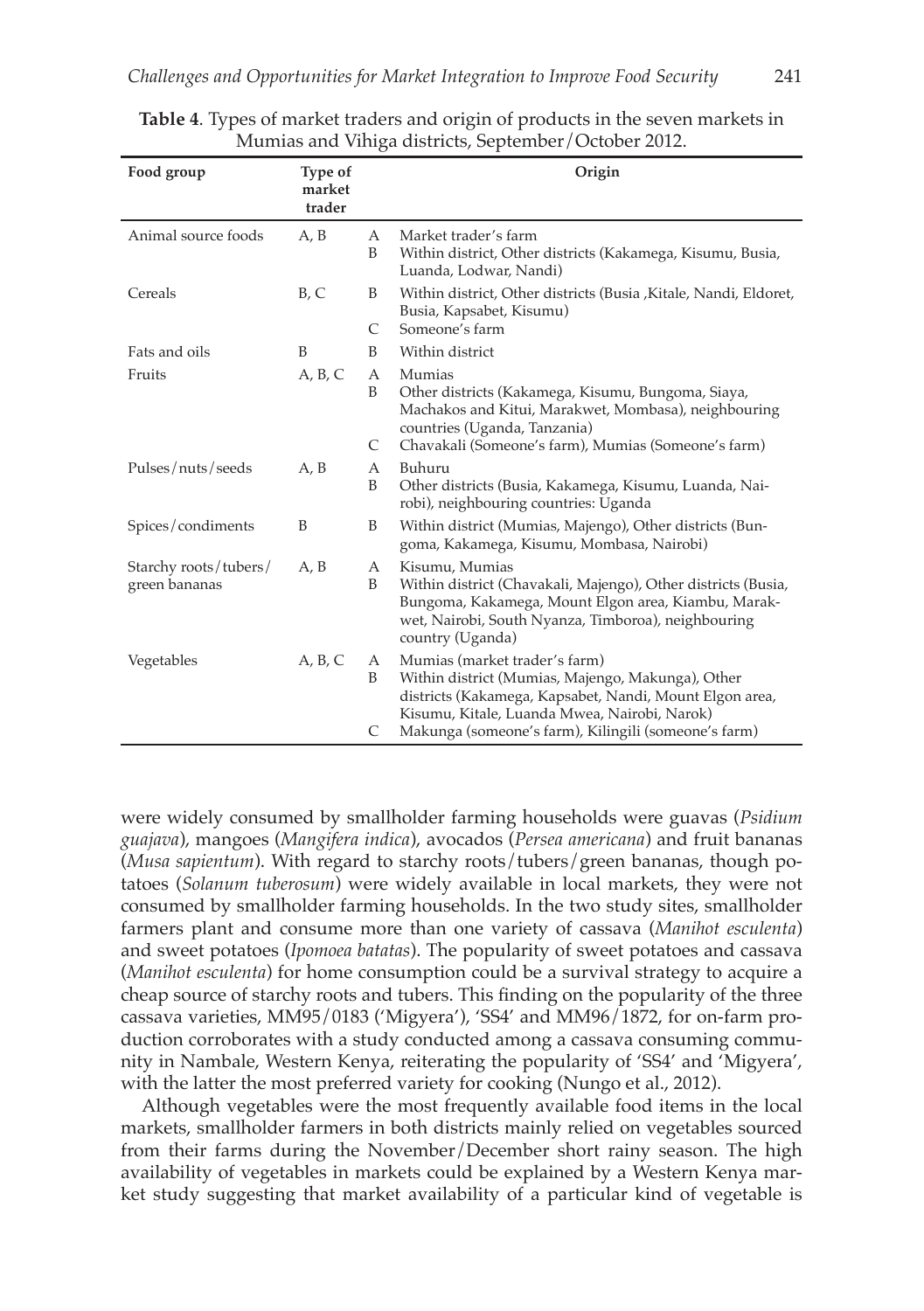associated with its high demand (Ekesa et al., 2009). Although smallholder farmers endeavoured to increase their vegetable self-sufficiency through farm production, adequate vegetable yields depend on many factors, including seasonality, implying that markets remain essential for year-round vegetable supply. At the same time, it is common to cook different vegetables together in one meal in Western Kenya, for example cowpea leaves (*Vigna unguiculata*) are mostly cooked together with Jew's mallow (*Corchorus* species) (Ekesa et al., 2009). Despite high-volume farm harvests of a local favourite vegetable during one season, crop losses may deplete a household's vegetable reserve. For example, one smallholder farmer growing Jew's mallow lost the entire crop within one month post-harvest, which could necessitate sourcing the vegetable elsewhere when desired for home consumption. In addition, farmers may not always grow all the different types of vegetables they consume in a meal themselves, necessitating them to access the other vegetables from alternative sources, including markets.

### *Markets and Social Networks as a Food Source*

While farms are more important for sourcing a diversity of nutrient-rich food groups, markets play an important role in the provision of foods inadequately available through on-farm production, especially cereals. The importance of cereals is backed up by a study suggesting that staples are one of the main ingredients of most of the food that is consumed by rural households, and they rely on such staples for a large share of their daily calories (Smale et al., 2009). In Mumias and Vihiga districts, as in the rest of Western Kenya, dry maize grain is milled to produce a fine maize flour, which is used to make a cooked paste known as *ugali* (Mwololo, 2010), considered a staple and a delicacy among the Luhya community, the predominant community in the two study sites.

The importance of working social networks for food access is exemplified by sourcing of starchy roots/tubers/green bananas and fruits from family and friends in Vihiga District, though the percentages exchanged and consumed are lower than those sourced from on-farm production. Family and friends, who in most cases were also farmers, shared their produce with the smallholder farmers, whether the family and friends' produce was in surplus or not. Seasonally available fruits that were in high supply for smallholder farming household consumption, but in low demand at the local markets, were also shared among family and friends. A study conducted among smallholder farmers in Embu District of Eastern Kenya found that most (76%) of the farmers grow crops for home consumption rather than for the market, due to poor market prices (Stocking et al., 2003). This could be the case with green bananas (*Musa paradisiaca*), which were readily available through on-farm production and for smallholder farming household consumption, but were unavailable in local markets.

### *Smallholder Farming Households Rarely Sell Their Surplus On-farm Produce in the Formal Markets*

Smallholder farmers grow on-farm produce for both home consumption and for commercial purposes. With the exception of sugarcane and spices/condiments, the highest proportion of a majority of the food groups were utilized for home con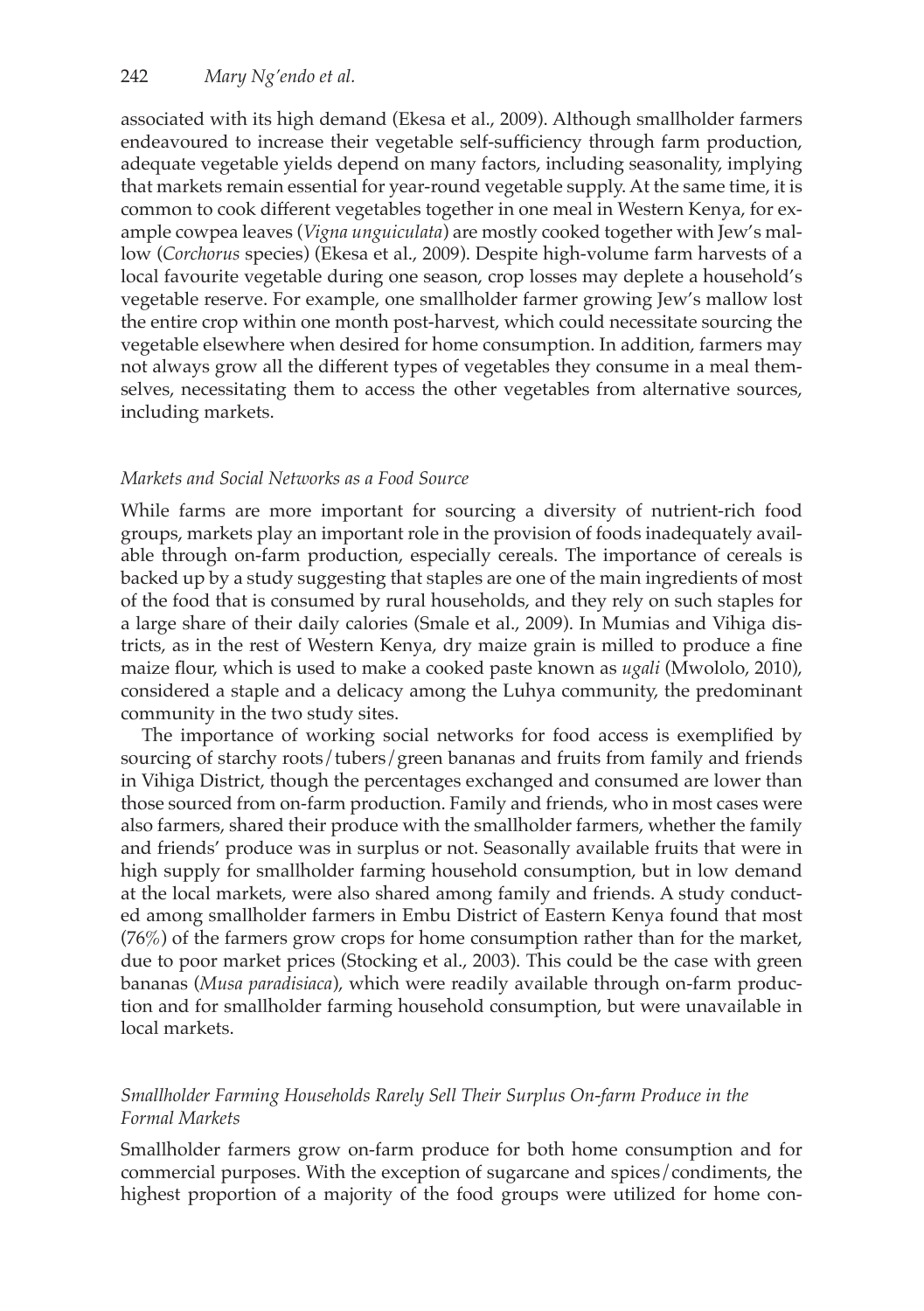sumption, with the remainder sold. Apart from sugarcane in Mumias District and tea in Vihiga District, animal source foods are also sold in formal markets in addition to their utilization for home consumption. Animal source foods sold in formal markets are mainly cattle but also goats, sheep, rabbits and pigs, while chickens are reared by smallholder farming households mainly for their eggs. Though it has been suggested that poor smallholder farming households tend to sell rather than consume the animal source foods they produce (Allen, 2003; Dror and Allen, 2011; Smith et al., 2013), this applies mainly to large livestock, such as cattle, where sale could also contribute to household food security by providing income that can be used to purchase staple foods (Smith et al., 2013) or pay for non-food items such as school fees, household goods and repairs.

Though studies suggest that poor infrastructure leads to high transaction costs, which in turn limit the extent of smallholder farmer engagement in formal market exchanges (Omamo, 1998; Nagarajan et al., 2007; Dury et al., 2011), physical access to formal markets is not necessarily a limiting factor in this study. This is because both study sites are well connected to local markets mainly by tarmac roads, with the nearest local urban or rural market relatively close to the smallholder farming households. However, the smallholder farmers in this study still do not participate in formal market trading network as sellers, suggesting that it takes more than good infrastructure for rural households to engage and participate in formal markets (Omiti et al., 2009). While trading smallholder farm produce between households and relatives strengthens family relationships (Maroyi, 2009), informal market channels in this study were probably selected depending more on the type of market information a farmer has access to and the need to reduce market transaction costs. As in this study, though formal sources of market information such as newspapers and mobile phones are available in the rural areas, they are inaccessible to the majority of smallholder farmers who do not purchase or read newspapers on a regular basis (Omiti et al., 2009). While all smallholder farmers in this study either own or have access to a mobile phone, these phones are mainly for socializing and less frequently for communicating with potential buyers and discovering market prices (Mutabazi et al., 2013). Though travelling traders could serve as more accessible contacts on prevailing market prices, limited repeated transactions with these traders hamper long-lasting business relationships that facilitate insightful market information dialogues. Therefore, optimal use of the existing mobile phone technology could facilitate the building of relationships with market traders to improve smallholders' market access. However, the underdeveloped cooperation between market traders and smallholder farmers could also be because market traders seem more interested in having regular and consistently high-quality supplies (KIT and IIRR, 2008) whereas smallholder farmers trade mostly in small volumes of variable quality (Hazell, 2005).

Secondly, informal markets are characterized by lower transaction costs, as all trading of food crops and livestock in formal rural markets attracts fees and taxes (Ellis and Bahiigwa, 2003; Ellis and Mdoe, 2003). In addition to this, surplus pulses/ nuts/seeds, a less perishable produce, was sold in both formal and informal markets in this study, with a preference for informal markets due to the flexibility of products and services that the produce could be traded for. For example, a farmer exchanged surplus soya beans (*Glycine max*) and groundnuts (*Arachis hypogaea*) for payment of their children's school fees. Informal selling of surplus on-farm produce, while offering flexibility in the mode of payment, incurs little or no transaction costs as compared to transporting and selling produce in formal markets. Barrett et al. (2000)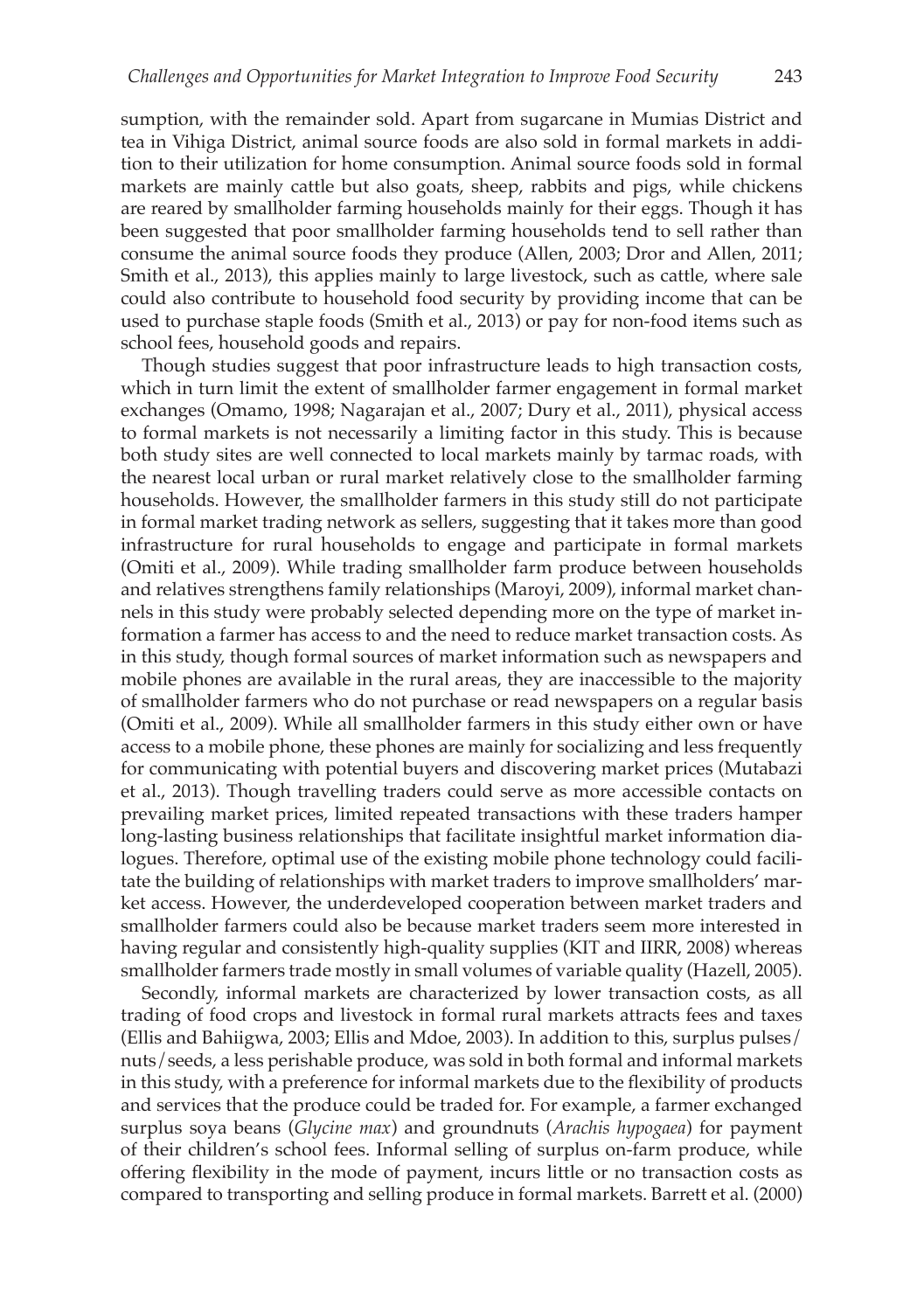suggest that when smallholder farmers participate in markets, they are engaged in low-return market activities, such as petty trading at weekly rural markets, mainly because they have little financial choice, which also applied to the situation in Western Kenya.

### *Market Traders Mainly Source Produce from Distant Areas*

This study shows that the majority of the market produce is not sourced from within the region, which is confirmed by a Western Kenya study showing that most market products come from neighbouring districts, not from within the same area (Abukutsa-Onyango, 2002). This is partly because some produce, such as lemons (*Citrus limon*), oranges (*Citrus sinensis*) and animal source foods such as fish, are not produced in the local area, necessitating market traders to purchase such produce from neighbouring areas.

For locally available produce, three main observations explain why traders least source their market produce from local smallholder farmers, based on informal discussions with market traders. They concern quantity, price and quality. Firstly, while smallholder farmers are unable to consistently supply market traders with high quantities of produce, traders acquire sufficient quantities of plant produce from other readily accessible sources, which saves both time and money. Among smallholder farmers, surplus on-farm produce for selling is highly available immediately (one to two weeks) after the harvest season, after which the remaining quantities are reserved for home consumption. It could also be that as a result of many traders in search of the (same) produce, smallholder farmers run out of surplus stock for selling soon after harvesting. With high quantities unavailable for selling, traders in search of market produce would be required to search for produce from many different farmers to get desired quantities, which is time consuming. The same applies for animal source foods, where one trader remarked that in most cases, a trader can only get five chickens from five different local smallholder farmers while in other neighbouring districts where chicken rearing is common (such as Nandi district), they can get a hundred chickens from one source. Secondly, in cases where the produce is available in high quantities for a longer time span, for example sweet pepper (*Capsicum annuum*), few of the smallholder farmers will have the produce, and most likely having incurred high production costs, the produce can be quite expensive for traders to buy. In those cases, it is more profitable for market traders to buy such produce in places of high availability, even if in different districts or even countries. Thirdly, where the produce is highly available and affordable, it may be unsuitable for local markets. For example, many smallholder farmers harvest maize when it is too young, which is good for selling as roasted or boiled maize, but not suitable for selling as grain, as it is not preferred for grinding into maize flour. The low frequency of sourcing of produce from smallholder farmers further agrees with studies suggesting that smallholder farmers are rarely integrated in local markets (Rietbergen et al., 2002; Kruijssen et al., 2009) generally due to variability in the quantity and quality of their produce.

While smallholder farmers dealing in food crops and livestock in this study have poor access to markets, smallholder farmers growing the two main cash crops, sugarcane and tea, are well connected to domestic and regional markets. In Mumias, sugarcane smallholder farmers are offered institutional support through out-grower schemes, with farmers accessing a ready market, among other benefits (Govereh et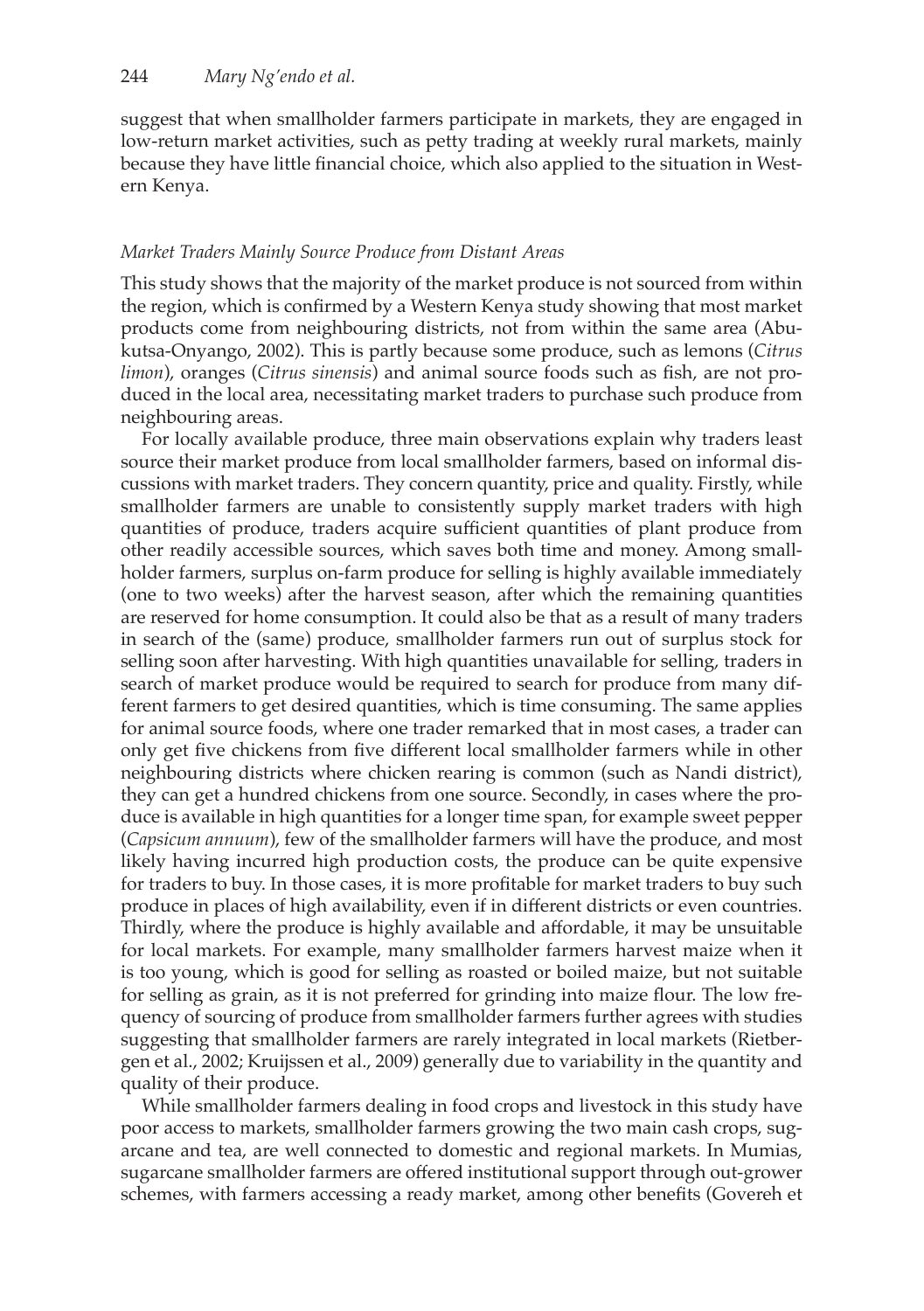al., 1999). Similar producer support is mirrored by smallholder tea farmers in Vihiga District. In this study, though the smallholder farmers dealing in food crops and livestock lack formal institutional support, they also rarely organize themselves (formally or informally) to market existing produce or develop better markets for their produce. Organized farmers have the potential to enhance the quantity and quality of their produce, which in turn facilitates better cooperation with market traders, with traders offering higher prices and a loyal business relationship lasting years (KIT and IIRR, 2008).

#### *Organized Smallholder Farmers Stand to Benefit by Filling in Market Gaps*

Despite their current minor involvement as sellers in local market trading networks, smallholder farmers who get organized in the study sites could potentially benefit from better market integration, in two key ways: by filling in the local market gaps and by local product value addition. In the first instance, smallholder farmers have the capacity to fill in the market gaps by diversifying their on-farm produce to match produce available and in demand in the local markets. In this study, smallholder farmers do not currently produce in-demand food items uniquely available in local markets such as spices/condiments (*Allium sativum*, *Coriandrum sativum* and *Zinziger officinale*) and animal source foods. With changing tastes increasing rural and urban demand for some food products such as indigenous vegetables (Gotor and Irungu, 2010; Muhanji et al., 2011; Chege et al., 2015), organized smallholder farmers can also tap into these markets by introducing 'niche' products unavailable in markets but uniquely available through on-farm production, for example rabbits (Table 3). While rabbit-breeding was not practised commercially in the Western Kenya study sites during the survey period, smallholder farmers in some other parts of the country have established market linkages based on this niche product. While many Kenyans are unaware that rabbit meat can adequately substitute other protein sources (Borter and Mwanza, 2011), in 2009 a smallholder-run organization based in Central Kenya, the Rabbit Breeders Association of Kenya (RABAK), started their enterprise by addressing the misconceptions around rabbit meat consumption. They did so by educating community members on the nutritional and economic value of rabbit meat through extensive campaigns in annual national agricultural fairs, monthly local farmers' meetings and ad hoc media coverage. RABAK received a boost from one of the leading regional supermarket chains, supplying it with about two tonnes of rabbit meat every month to date, thus substantially increasing the farmers' market share. RABAK has also partnered with about six other collaborators offering many forms of support, including procurement of RABAK's rabbit fur, thus establishing the smallholder farmers' rabbit market niche (RABAK, 2014). Thus, while there is a need for various stakeholders to stimulate education on nutrition to help build market integration for smallholders based on their niche products, it is also likely that when organized smallholder farmers initiate such ventures, other interested stakeholders may eventually partner with them. This collaboration may in turn result in sustainable support schemes, such as food cooperatives (Jaklin et al., 2015). In addition, some of these food groups, including small ruminants and starchy roots, are subject to relatively few transaction costs (Delgado, 1999). Moreover, with diversification in early-maturing and late-maturing produce, some of these niche products unavailable on every farm around the same time could be sold for a good price and the profits utilized to meet household food needs. Further, when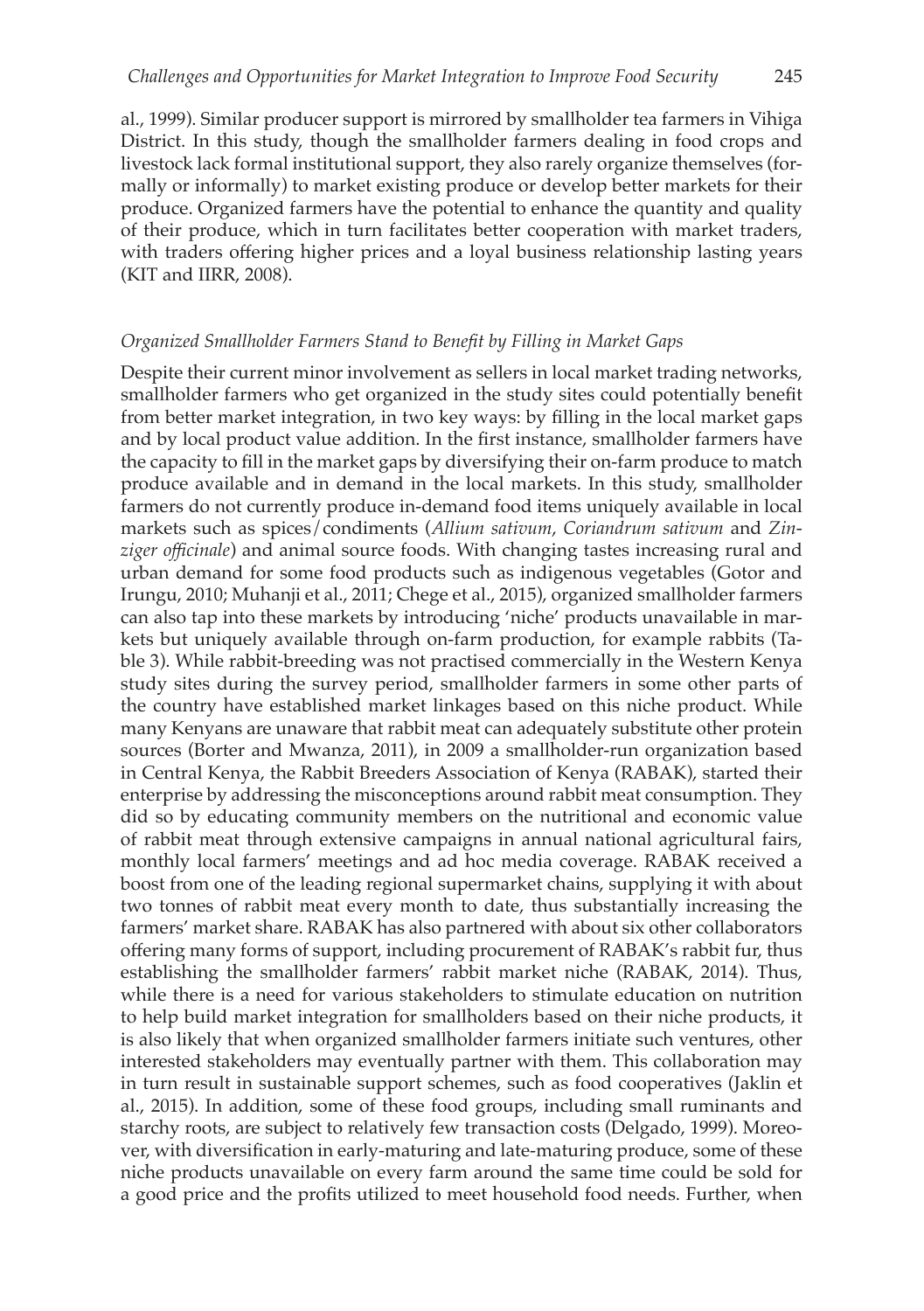vegetables, fruits and livestock products become more plentiful and cheaper, they could improve the nutritional status of households (Poulton et al., 2006b). However, there are still many risks associated with building markets for niche products. For instance, institutional support schemes depend not only on the product in question but also on the contrasting interests and power dynamics of these producer organizations (Varga, 2015).

In the second instance, preservation and value addition of surplus perishable products is a strategic market entry point for organized smallholder farmers, not only to increase farmers' incomes, but also to bridge hunger gaps during out-ofseason periods. In this study, surplus fruits, vegetables and cereals are mainly lost through post-harvest losses. This is because most smallholder farmers produce their food items at the same time, resulting in high seasonal supply and low demand (Omiti et al., 2009). In this study, though few farmers (37%) are affected by post-harvest foods losses, the surplus seasonal produce that eventually makes it to the market fetches low prices, resulting from the limited ability of producers to store surplus produce (Weinberger and Lumpkin, 2007) especially in seasons of high availability. The issue may be more complex than limited storage facilities, as farmers often have little choice but to sell their produce immediately so as to meet their short-term cash needs (Godfray et al., 2010). However, through pooling of resources, seasonal surplus supply can be processed at different levels (factory, village, household, individual) and to different degrees (minimal, culinary, 'ultra-processing') (Monteiro and Cannon, 2010) into higher value produce with a longer shelf life, such as dried fruits and vegetables, which can fetch higher prices and meet food demands during seasons of food deficiency. For example, organized smallholder farmers in the Mgeta region in Tanzania market local goat's milk yoghurt through a semi-formal local goat farmers cooperative, which has a greater impact on improving their livelihoods than selling highly perishable surplus milk (Lie et al., 2012). Thus, reduction of food waste by value addition could contribute to increased food availability (Kader, 2003; Sagar and Kumar, 2010) as well as to rural development and poverty reduction by improving agribusiness livelihoods (Hodges et al., 2011).

Although this study is limited by identification of morphologically similar local vegetables in the local markets as well as by market and farm species identification down to variety level, the findings provide insights to addressing the challenges that smallholder farmers face in market participation, with an aim of increasing market integration for improved household food security.

### **Conclusions**

Smallholder farmers with different farm and environmental settings utilize multiple channels of continuous food supply. Markets are more important for sourcing cereals, a staple food inadequately available through on-farm production, while their own farms are more important for sourcing a diversity of nutrient-rich food groups, with working social networks playing a supporting role. Although surplus on-farm produce for selling is seasonally available, smallholder farmers prefer to sell such produce in informal markets as they are associated with lower transaction costs. At the same time, market traders in formal markets mainly source their produce from distant areas, including other countries, due to the small and inconsistent volumes that smallholder farmers trade in. As a consequence, smallholder farmers are least integrated in formal markets. Improving smallholder farmer access to formal mar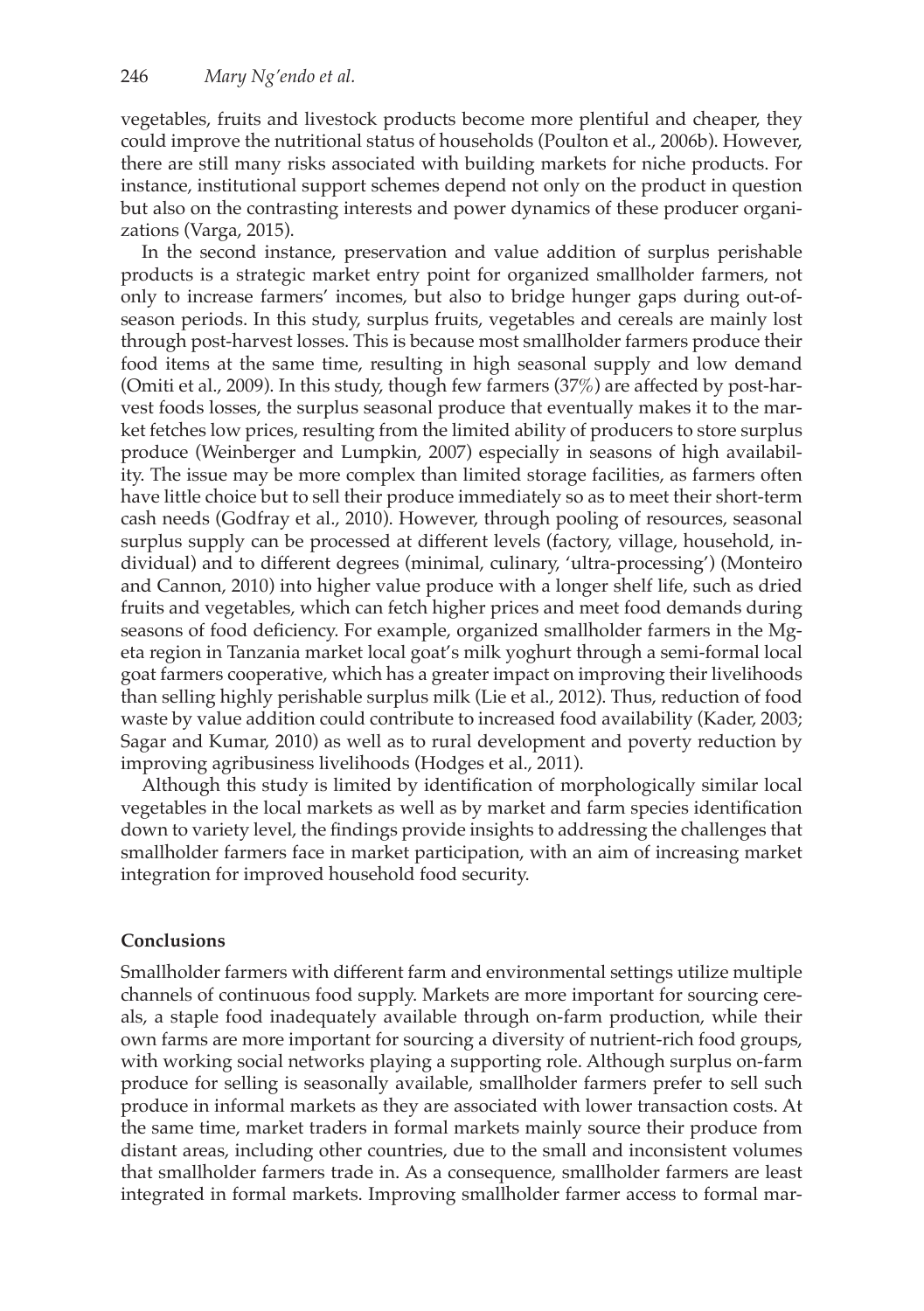kets in general and to market traders in particular goes hand in hand with efforts in organizing smallholder farmers to fill in the local market gaps and to add value to surplus perishable products. This in turn holds the potential to increase food incomes and close out-of-season food and nutrition gaps. The increased incomes could enable access to diversified foods and reduce the need for food self-sufficiency, with an overall impact on improving household food security.

#### **References**

- Abukutsa-Onyango, M.O. (2002) Market survey on African indigenous vegetables in western Kenya, in: J.M. Wesonga, T. Losenge, C.K. Ndung'u, K. Ngamau, J.B.M. Njoroge, F.K. Ombwara, S.G. Agong, A. FRICKE, B. HAU and H. STUTZEL (eds) Proceedings of the Second Horticulture Seminar on Sustainable Horti*cultural Production in the Tropics, Juja, 6–9 August*. Nairobi and Hannover: Jomo Kenyatta University of Agriculture and Horticulture, University of Hannover and German Academic Exchange Service (DAAD).
- Abukutsa-Onyango, M.O. and Onyango, J.C. (2005) Conservation and seed production of African leafy vegetables at Maseno University botanic garden, Kenya, *African Crop Science Conference Proceedings*, 7, pp. 1201–1204.
- Alene, A.D., Manyong, V., Omanya, G., Mignouna, H., Bokanga, M. and Odhiambo, G. (2008) Smallholder market participation under transactions costs: maize supply and fertilizer demand in Kenya, *Food Policy*, 33(4), pp. 318–328.
- Aliber, M. and Hart, T.G. (2009) Should subsistence agriculture be supported as a strategy to address rural food insecurity?, *Agrekon*, 48(4), pp. 434–458.
- Allen, L.H. (2003) Interventions for micronutrient deficiency control in developing countries: past, present and future, *Journal of Nutrition*, 133(11 Suppl. 2), pp. 3875S–3878S.
- BAIPHETHI, M.N. and JACOBS, P.T. (2009) The contribution of subsistence farming to food security in South Africa, *Agrekon*, 48(4), pp. 459–482.
- BARRETT, C.B. (2008) Smallholder market participation: concepts and evidence from eastern and southern Africa, *Food Policy*, 33(4), 299–317.
- Barrett, C.B., Clark, M.B., Clay, D.C. and Reardon, T. (2000) Heterogeneous constraints, incentives and income diversification strategies in rural Africa, *Quarterly Journal of International Agriculture*, 44(1), pp. 37–60.
- BORTER, D.K. and MWANZA, R.N. (2011) Rabbit production in Kenya, current status and way forward, in: *Driving Livestock Entrepreneurship towards Attainment of Food Sufficiency and Kenya Vision 2030: Proceedings of Annual Scientific Symposium of the Animal Production Society of Kenya*. Nairobi, Animal Production Society of Kenya, pp. 13–19.
- Chege, C.G.K., Andersson, C.I.M. and Qaim, M. (2015) Impacts of supermarkets on farm household nutrition in Kenya, *World Development*, 72, pp. 394–407.
- Collier, P. and Dercon, S. (2014) African agriculture in 50 years: smallholders in a rapidly changing world?, *World Development*, 63, pp. 92–101.
- Delgado, C. (1999) Sources of growth in smallholder agriculture in sub-Saharan Africa: the role of vertical integration of smallholders with processors and marketers of high value-added items, *Agrekon*, 38 (Suppl. 1), pp. 165–189.
- Dror, D.K. and Allen, L.H. (2011) The importance of milk and other animal-source foods for children in low-income countries, *Food and Nutrition Bulletin*, 32(3), pp. 227–243.
- Dury, S., Vallaud, M. and Coulibaly, H. (2011) *Market Access of Small-scale Farms and Biodiversity Management of Food Crops: The Case of Sorghum and Pearl Millet in Mali*. Presented at 5emes Journées de recherches en sciences sociales, Dijon, 8–9 December.
- Ekesa, B., Walingo, M. and Onyango, M. (2009) Accessibility to and consumption of indigenous vegetables and fruits by rural households in Matungu division, western Kenya, *African Journal of Food, Agriculture, Nutrition and Development*, 9(8), pp. 1725–1738.
- Ellis, F. and Bahiigwa, G. (2003) Livelihoods and rural poverty reduction in Uganda, *World Development*, 31(6), pp. 997–1013.
- Ellis, F. and Mdoe, N. (2003) Livelihoods and rural poverty reduction in Tanzania, *World Development*, 31(8), pp. 1367–1384.
- FAO (Food and Agriculture Organization of the United Nations) (2011) *Guidelines for Measuring Household and Individual Dietary Diversity*. Rome, FAO.
- Godfray, H.C.J., Beddington, J.R., Crute, I.R., Haddad, L., Lawrence, D., Muir, J.F., Pretty, J., Robinson, S., Thomas, S.M. and Toulmin, C. (2010) Food security: the challenge of feeding 9 billion people, *Science*,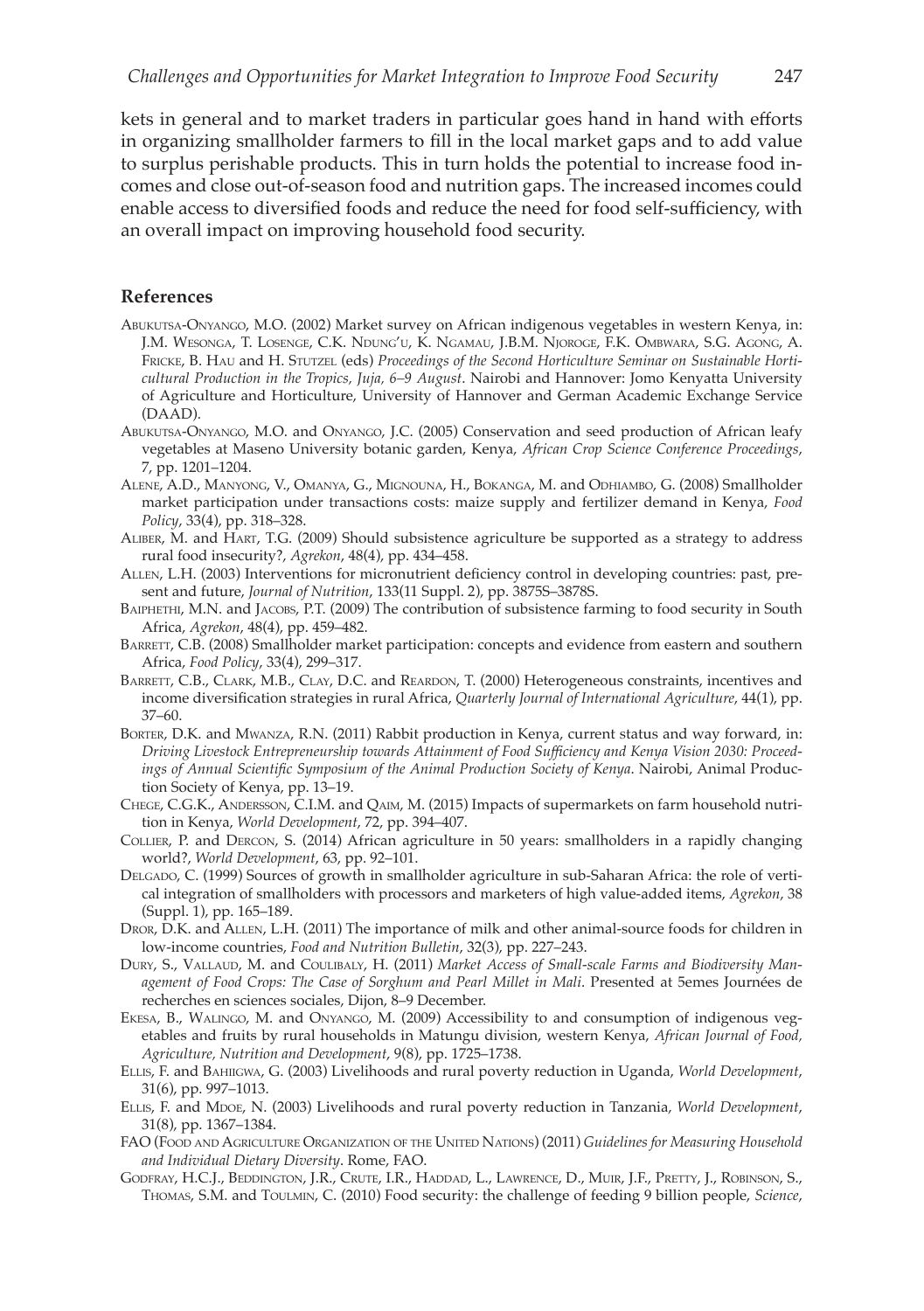327(5947), pp. 812–818.

- Gotor, E. and Irungu, C. (2010) The impact of Bioversity International's African leafy vegetables programme in Kenya, *Impact Assessment and Project Appraisal*, 28(1), pp. 41–55.
- Govereh, J., Jayne, T. and Nyoro, J. (1999) *Smallholder Commercialization, Interlinked Markets and Food Crop Productivity: Cross-country Evidence in Eastern and Southern Africa*. East Lansing, MI: Michigan State University.
- Government of Kenya (2009) *Sessional Paper No. 3 of 2009 on National Land Policy*. Nairobi: Government Printer.
- Government of Kenya (2010) *Agricultural Sector Development Strategy 2010–2020*. Nairobi: Government Printer.
- Hazell, P.B.R. (2005) Is there a future for small farms?, *Agricultural Economics*, 32(S1), pp. 93–101.
- HODGES, R.J., BUZBY, J.C. and BENNETT, B. (2011) Postharvest losses and waste in developed and less developed countries: opportunities to improve resource use, *Journal of Agricultural Science*, 149(S1), pp. 37–45.
- Jaetzold, R., Schmidt, H., Hornetz, B. and Shisanya, C. (2005) *Farm Management Handbook of Kenya, vol. 2: Natural Conditions and Farm Management Information*. Nairobi, Ministry of Agriculture/GTZ.
- Jaklin, U., Kummer, S. and Milestad, R. (2015) Why do farmers collaborate with a food cooperative? Reasons for participation in a civic food network in Vienna, Austria, *International Journal of Sociology of Agriculture and Food*, 22(1), pp. 41–61.
- Jayne, T.S., Zulu, B. and Nijhoff, J. (2006) Stabilizing food markets in eastern and southern Africa, *Food Policy*, 31(4), pp. 328–341.
- Kader, A.A. (2003) A perspective on postharvest horticulture (1978–2003), *HortScience*, 38(5), pp. 1004– 1008.
- KIT (Royal Tropical Institute) and IIRR (International Institute of Rural Reconstruction) (2008) *Trading Up: Building Cooperation between Farmers and Traders in Africa*. Amsterdam and Nairobi: KIT and IIRR.
- Kruijssen, F., Keizer, M. and Giuliani, A. (2009) Collective action for small-scale producers of agricultural biodiversity products, *Food Policy*, 34(1), pp. 46–52.
- Leavy, J. and Poulton, C. (2007) *Commercialisations in Agriculture*. Brighton, Future Agricultures Consortium.
- Lie, H., Rich, K.M., Kurwijila, L.R. and Jervell, A.M. (2012) Improving smallholder livelihoods through local value chain development: a case study of goat milk yogurt in Tanzania, *International Food and Agribusiness Management Review*, 15(3), pp. 55–85.
- Magnani, R. (1997) *Sampling Guide*. Washington, DC: Food and Nutrition Technical Assistance III Project.
- Maroyi, A. (2009) Traditional homegardens and rural livelihoods in Nhema, Zimbabwe: a sustainable agroforestry system, *International Journal of Sustainable Development and World Ecology*, 16(1), pp. 1–8.
- Maundu, M.P., Ngugi, W.G. and Kabuye, H.S.C. (1999) *Traditional Food Plants of Kenya*. Nairobi: National Museums of Kenya.
- Mehra, R. and Rojas, M.H. (2008) *Women, Food Security and Agriculture in a Global Marketplace*. Washington, DC: International Center for Research on Women.
- Monteiro, C. and Cannon, G. (2010) The big issue is ultra-processing, *World Nutrition*, 1(6), pp. 237–259.
- Muhanji, G., Roothaert, R.L., Webo, C. and Stanley, M. (2011) African indigenous vegetable enterprises and market access for small-scale farmers in East Africa, *International Journal of Agricultural Sustainability*, 9(1), pp. 194–202.
- MUTABAZI, K., WIGGINS, S. and MDOE, N. (2013) *Commercialisation of African Smallholder Farming: The Case of Smallholder Farmers in Central Tanzania*. Brighton: Future Agricultures Consortium.
- Mwololo, B.M. (2010) The role of farmers in biodiversity conservation of maize landraces through farming systems in Kenya, *Journal of Developments in Sustainable Agriculture*, 5(2), pp. 155–177.
- Nagarajan, L., Smale, M. and Glewwe, P. (2007) Determinants of millet diversity at the household-farm and village-community levels in the drylands of India: the role of local seed systems, *Agricultural Economics*, 36(2), pp. 157–167.
- Negatu, W. (2004) *Reasons for Food Insecurity of Farm Households in South Wollo, Ethiopia: Explanations at Grassroots*. Madison, WI: BASIS Collaborative Research Support Group.
- NG'ENDO, M., KEDING G.B., BHAGWAT, S. and KEHLENBECK, K. (2015) Variability of on-farm food plant diversity and its contribution to food security: a case study of smallholder farming households in Western Kenya, *Agroecology and Sustainable Food Systems*, 39(10), pp. 1071–1103.
- Nungo, R.A., Okoth, M.W. and Mbugua, S.K. (2012) Nutrition status of children under-five years in cassava consuming communities in Nambale, Busia of western Kenya, *Food and Nutrition Sciences*, 3(6), pp. 796–801.
- Omamo, S.W. (1998) Transport costs and smallholder cropping choices: an application to Siaya district, Kenya, *American Journal of Agricultural Economics*, 80(1), pp. 116–123.
- Omiti, J., Otieno, D., Nyanamba, T. and McCullough, E. (2009) Factors influencing the intensity of market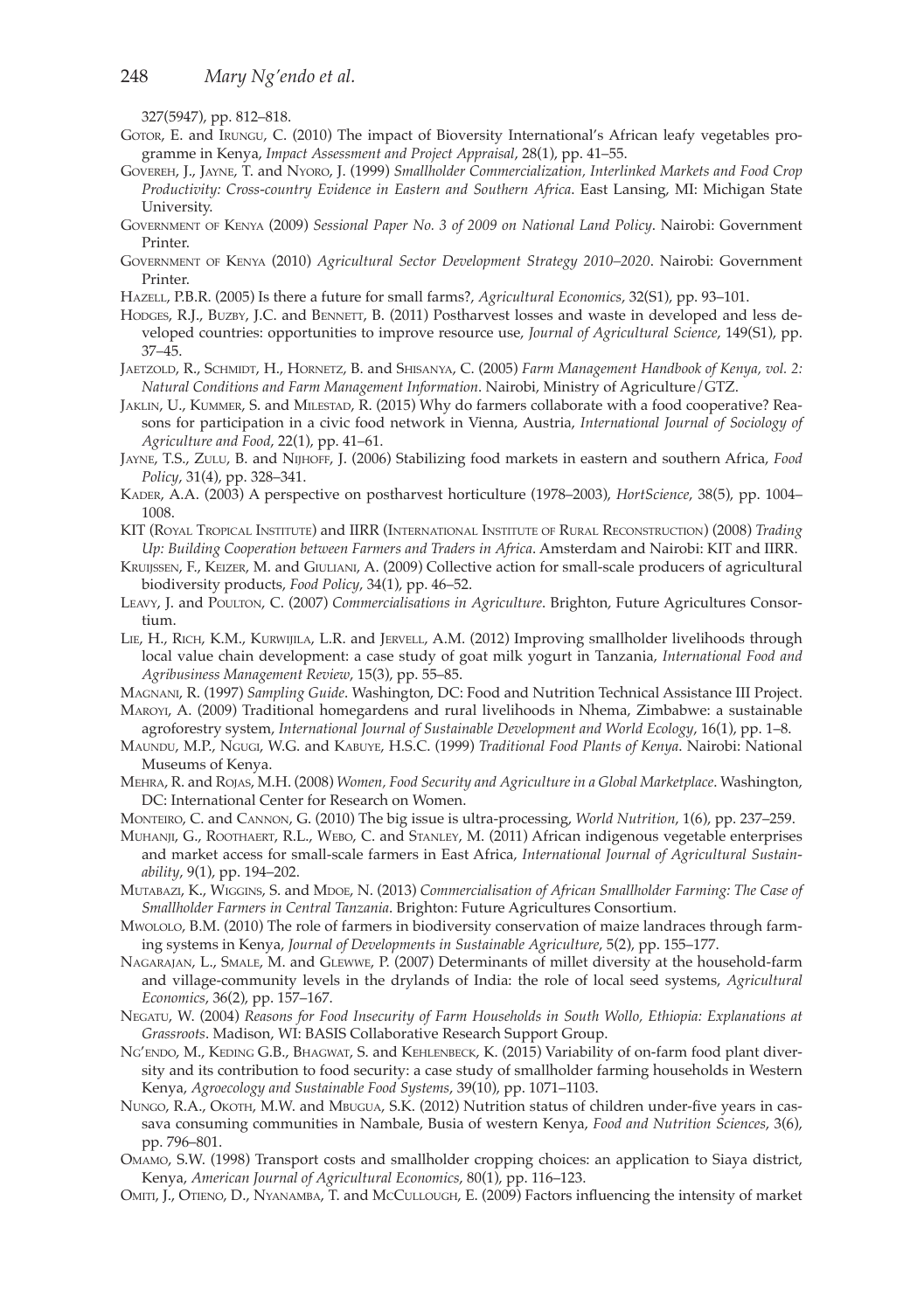participation by smallholder farmers: a case study of rural and peri-urban areas of Kenya, *African Journal of Agricultural and Resource Economics*, 3(1), pp. 57–82.

- POULTON, C., KYDD, J. and DORWARD, A. (2006a) Overcoming market constraints on pro-poor agricultural growth in sub-Saharan Africa, *Development Policy Review*, 24(3), pp. 243–277.
- POULTON, C., KYDD, J., WIGGINS, S. and DORWARD, A. (2006b) State intervention for food price stabilisation in Africa: can it work?, *Food Policy*, 31(4), pp. 342–356.
- RABAK (Rabbit Breeders Association of Kenya) (2014) *Empowering Communities with Health and Wealth*. Thika: RABAK.
- Rao, E.J. and Qaim, M. (2010) Supermarkets, farm household income, and poverty: insights from Kenya, *World Development*, 39(5), pp. 784–796.
- Regmi, A. and Meade, B. (2013) Demand side drivers of global food security, *Global Food Security*, 2(3), pp. 166–171.
- Rietbergen, S., Bishop, J. and Mainka, S. (2002) *Ecosystem Conservation: A Neglected Tool for Poverty Reduction*, World Summit on Sustainable Development Opinion. London: International Institute for Environment and Development/Regional and International Network Group.
- Sagar, V. and Kumar, P.S. (2010) Recent advances in drying and dehydration of fruits and vegetables: a review, *Journal of Food Science and Technology*, 47(1), pp. 15–26.
- Smale, M., Cohen, M.J. and Nagarajan, L. (2009) *Local Markets, Local Varieties: Rising Food Prices and Small Farmers' Access to Seed*, IFPRI Issue Brief 59. Washington, D.C.: International Food Policy Research Institute.
- Smale, M., Diakite, L. and Keita, N. (2012) Millet transactions in market fairs, millet diversity and farmer welfare in Mali, *Environment and Development Economics*, 17(5), pp. 523–546.
- Smith, J., Sones, K., Grace, D., MacMillan, S., Tarawali, S. and Herrero, M. (2013) Beyond milk, meat, and eggs: role of livestock in food and nutrition security, *Animal Frontiers*, 3(1), pp. 6–13.
- STOCKING, M., FIDELIS, K. and LUOHUI, L. (2003) Agricultural biodiversity in East Africa: introduction and acknowledgements, in: F. Kaihura and M. Stocking (eds) *Agricultural Biodiversity in Smallholder Farms of East Africa*. Tokyo, United Nations University Press, pp. 3–19.
- Thorne-Lyman, A.L., Valpiani, N., Sun, K., Semba, R.D., Klotz, C.L., Kraemer, K., Akhter, N., de Pee, S., Moench-Pfanner, R. and Sari, M. (2009) Household dietary diversity and food expenditures are closely linked in rural Bangladesh, increasing the risk of malnutrition due to the financial crisis, *Journal of Nutrition*, 140(1), pp. 182S–188S.
- Varga, M. (2015) Value chains or social capital? Producer organizations in the citrus fruit sector, *International Journal of Sociology of Agriculture and Food*, 22(2), pp. 85–103.
- Weinberger, K. and Lumpkin, T.A. (2007) Diversification into horticulture and poverty reduction: a research agenda, *World Development*, 35(8), pp. 1464–1480.
- Wiggins, S. (2012) *Small Farm Commercialisation in Africa: A Guide to Issues and Policies*. Brighton, Future Agricultures Consortium.

### **Appendix**

**Table A1**. List of food plant species (sorted by food-use groups), their scientific and common names, and their availability in seven markets and 30 farms surveyed in Mumias and Vihiga districts, Western Kenya, September/October 2012.

| No.     | Scientific name   | Common<br><b>English name</b> | Local Swahili<br>name | Availability in<br>markets (where<br>applicable, ani-<br>mal part/product<br>available) | Availability on<br>farms (where<br>applicable, ani-<br>mal part/product<br>available) |
|---------|-------------------|-------------------------------|-----------------------|-----------------------------------------------------------------------------------------|---------------------------------------------------------------------------------------|
| Cereals |                   |                               |                       |                                                                                         |                                                                                       |
| 1.      | Zea mays          | Maize                         | Mahindi               | Available                                                                               | Available                                                                             |
| 2.      | Eleusine corocana | Finger millet                 | Mtama                 | Available                                                                               | Unavailable                                                                           |
| 3.      | Oryza sativa      | Rice                          | Mchele                | Available                                                                               | Unavailable                                                                           |
| 4.      | Sorghum bicolor   | Sorghum                       | Mawele                | Available                                                                               | Available                                                                             |
| 5.      | Triticum aestivum | Wheat                         | Wimbi                 | Available                                                                               | Unavailable                                                                           |
| Fruits  |                   |                               |                       |                                                                                         |                                                                                       |
| 6.      | Ananas comosus    | Pineapple                     | Nanasi                | Available                                                                               | Available                                                                             |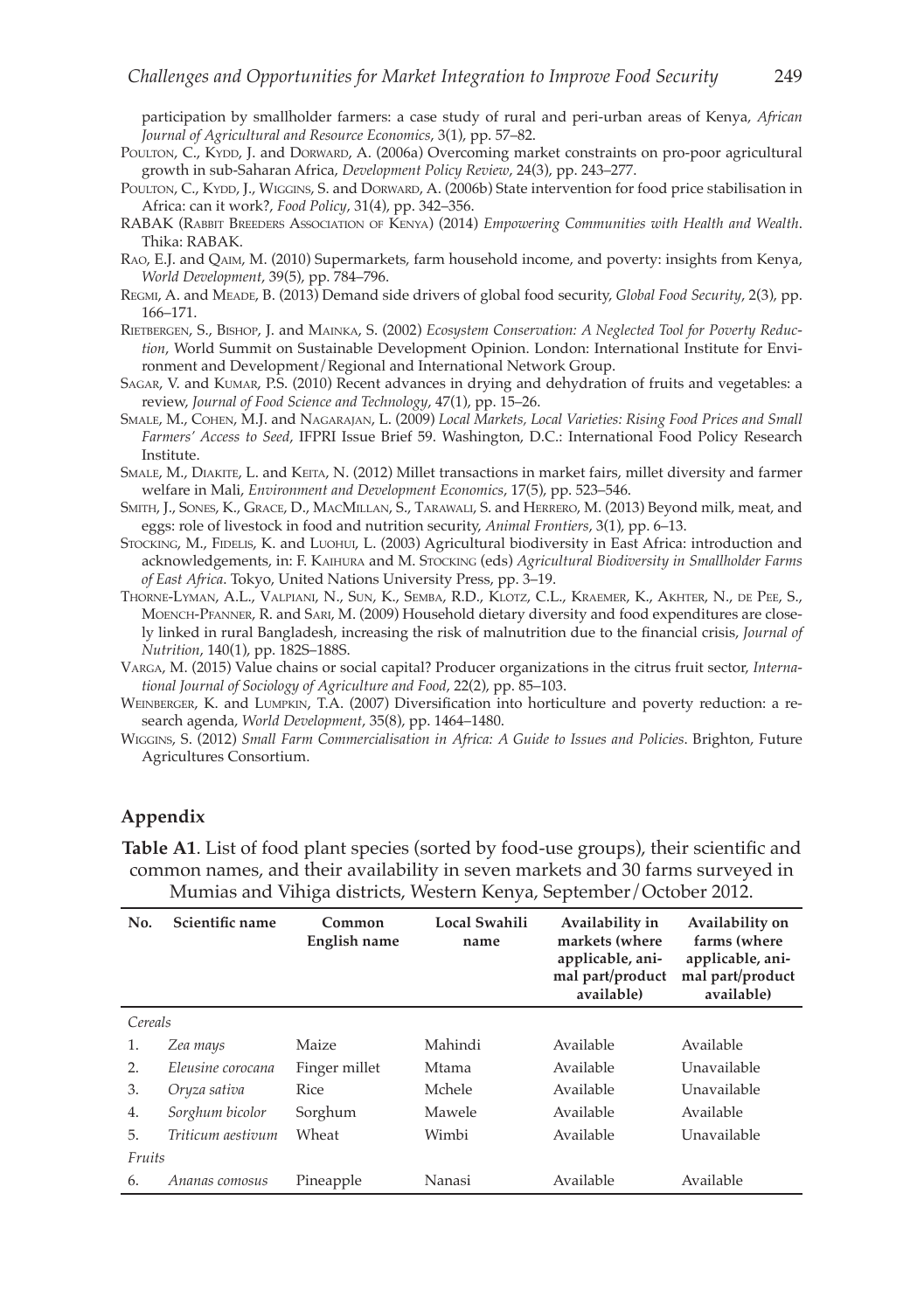|        |                                    |                         | TAVIT MI LVIII.        |                                                                                         |                                                                                       |
|--------|------------------------------------|-------------------------|------------------------|-----------------------------------------------------------------------------------------|---------------------------------------------------------------------------------------|
| No.    | Scientific name                    | Common<br>English name  | Local Swahili<br>name  | Availability in<br>markets (where<br>applicable, ani-<br>mal part/product<br>available) | Availability on<br>farms (where<br>applicable, ani-<br>mal part/product<br>available) |
| Fruits |                                    |                         |                        |                                                                                         |                                                                                       |
| 7.     | Annona muricata                    | Soursop                 | Mtomoko                | Unavailable                                                                             | Available                                                                             |
| 8.     | Carica papaya                      | Papaya                  | Paipai                 | Unavailable                                                                             | Available                                                                             |
| 9.     | Citrus limon                       | Lemon                   | Ndimu                  | Available                                                                               | Available                                                                             |
| 10.    | Citrullus lanatus                  | Watermelon              |                        | Available                                                                               | Unavailable                                                                           |
| 11.    | Citrus sinensis                    | Orange                  | Chungwa                | Available                                                                               | Unavailable                                                                           |
| 12.    | Dovyalis caffra                    | Kei apple               |                        | Unavailable                                                                             | Available                                                                             |
| 13.    | Eriobotrya<br>japonica             | Loquat                  | Zabibu                 | Unavailable                                                                             | Available                                                                             |
| 14     | Mangifera indica                   | Mango                   | Embe                   | Available                                                                               | Available                                                                             |
| 15     | Morus alba                         | White mulberry          | Mfurusadi              | Unavailable                                                                             | Available                                                                             |
| 16     | Musa sapientum                     | Dessert banana          | Ndizi ya kuivi-<br>sha | Available                                                                               | Available                                                                             |
| 17     | Passiflora species                 | Granadilla              |                        | Unavailable                                                                             | Available                                                                             |
| 18     | Passiflora edulis                  | Passion fruit           | Marakucha              | Unavailable                                                                             | Available                                                                             |
| 19     | Persea americana                   | Avocado                 | Parachichi             | Available                                                                               | Available                                                                             |
| 20     | Physalis peruviana                 | Cape gooseberry         | $\overline{a}$         | Unavailable                                                                             | Available                                                                             |
| 21     | Psidium guajava                    | Guava                   | Pera                   | Unavailable                                                                             | Available                                                                             |
| 22     | Solanum betaceum                   | Tree tomato             | Gogwe                  | Unavailable                                                                             | Available                                                                             |
| 23     | Syzygium cuminii                   | Java plum               | Zambarau               | Unavailable                                                                             | Available                                                                             |
| 24     | Vitex doniana                      | Black plum              | Fudu                   | Unavailable                                                                             | Available                                                                             |
|        | Pulses/nuts/seeds                  |                         |                        |                                                                                         |                                                                                       |
| 25     | Arachis hypogaea                   | Groundnut               | Njugu karanga          | Available                                                                               | Available                                                                             |
| 26     | Cajanus cajan                      | Pigeon pea              | Mbaazi                 | Unavailable                                                                             | Available                                                                             |
| 27     | Glycine max                        | Soy bean                | Soya                   | Available                                                                               | Available                                                                             |
| 28     | Lens culinaris                     | Lentil                  | Kamande                | Unavailable                                                                             | Available                                                                             |
| 29     | Phaseolus vulgaris                 | Common bean             | Maharagwe              | Available                                                                               | Available                                                                             |
| 30     | Sesamum indicum                    | Sesame                  | Simsim                 | Available                                                                               | Available                                                                             |
| 31     | Vigna radiata                      | Mung bean/<br>greengram | Ndengu                 | Available                                                                               | Available                                                                             |
| 32     | Vigna subterranea                  | Bambara nut             | Njugu mawe             | Unavailable                                                                             | Available                                                                             |
|        | Spices/condiments                  |                         |                        |                                                                                         |                                                                                       |
| 33     | Allium sativum                     | Garlic                  | Kitunguu saumu         | Available                                                                               | Unavailable                                                                           |
| 34     | Camellia sinensis                  | Tea                     | Chai                   | Unavailable                                                                             | Available                                                                             |
| 35     | Capsicum an-<br>nuum               | Chilli pepper           | Pilipili               | Available                                                                               | Available                                                                             |
| 36     | Coffea arabica                     | Coffee                  | Kahawa                 | Unavailable                                                                             | Available                                                                             |
| 37     | Coriandrum<br>sativum              | Coriander               | Dhania                 | Available                                                                               | Unavailable                                                                           |
| 38     | Zinziger officinale                | Ginger                  | Tangawizi              | Available                                                                               | Unavailable                                                                           |
|        | Starchy roots/tubers/green bananas |                         |                        |                                                                                         |                                                                                       |
| 39     | Colocasia escu-<br>lenta           | Taro                    | Nduma                  | Unavailable                                                                             | Available                                                                             |

**Table A1** *cont*.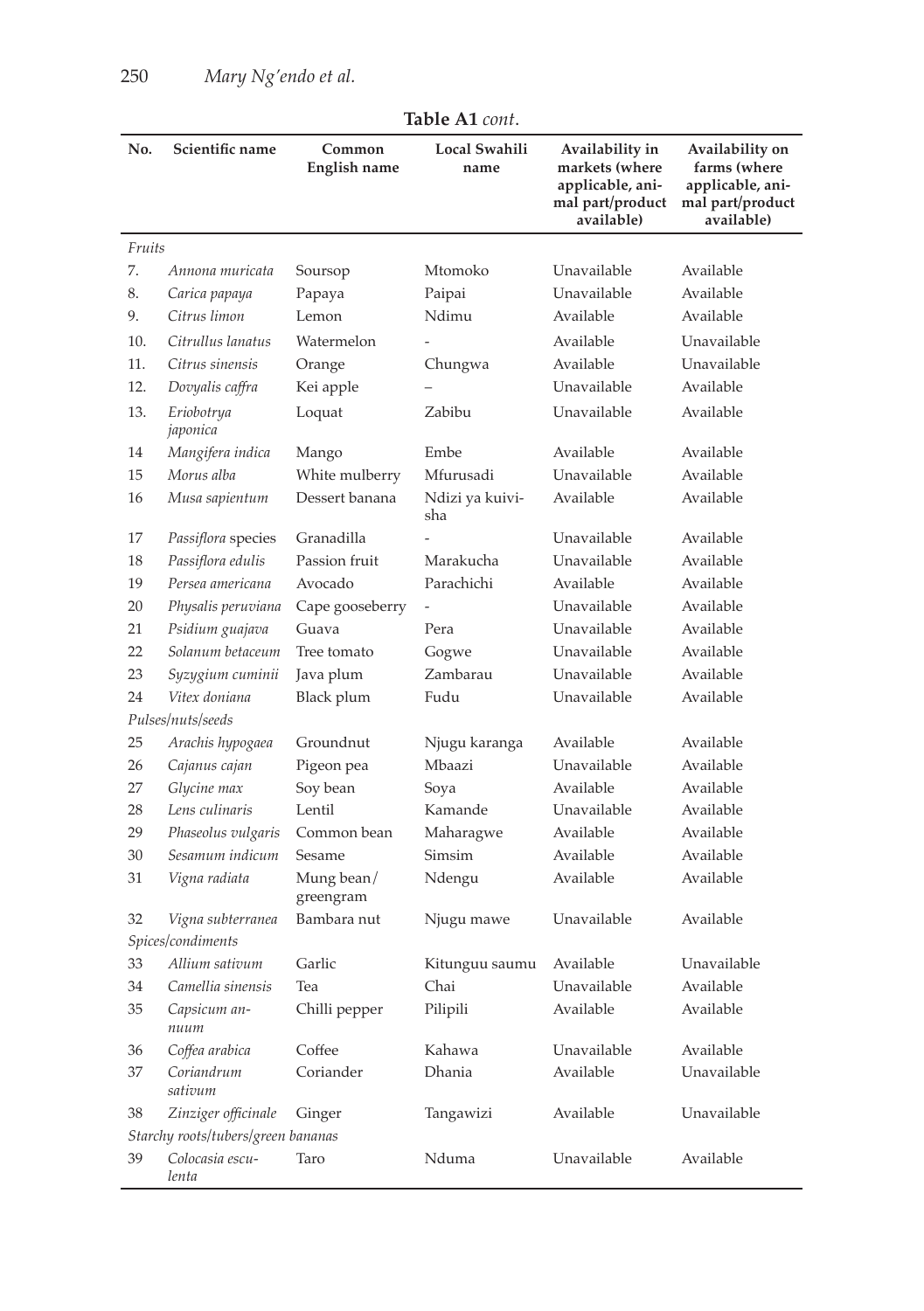| No. | Scientific name                    | Common<br>English name | Local Swahili<br>name  | Availability in<br>markets (where<br>applicable, ani-<br>mal part/product<br>available) | Availability on<br>farms (where<br>applicable, ani-<br>mal part/product<br>available) |
|-----|------------------------------------|------------------------|------------------------|-----------------------------------------------------------------------------------------|---------------------------------------------------------------------------------------|
|     | Starchy roots/tubers/green bananas |                        |                        |                                                                                         |                                                                                       |
| 40  | Dioscorea bul-<br>bifera           | Air potato             |                        | Unavailable                                                                             | Available                                                                             |
| 41  | Ipomoea batatas                    | Sweet potato           | Kiazi kitamu           | Available                                                                               | Available                                                                             |
| 42  | Manihot esculenta                  | Cassava                | Mhogo                  | Available                                                                               | Available                                                                             |
| 43  | Musa paradisiaca                   | Cooking banana         | Ndizi ya kupika        | Unavailable                                                                             | Available                                                                             |
| 44  | Solanum tubero-<br>sum             | Irish potato           | Kiazi                  | Available                                                                               | Available                                                                             |
|     | Vegetables                         |                        |                        |                                                                                         |                                                                                       |
| 45. | Allium cepa                        | <b>Bulb</b> onion      | Kitunguu               | Available                                                                               | Available                                                                             |
| 46  | Allium fistulosum                  | Spring onion           | Kitunguu cha<br>kijiti | Available                                                                               | Available                                                                             |
| 47  | Amaranthus<br>species              | Amaranth               | Mchicha                | Available                                                                               | Available                                                                             |
| 48  | Basella alba                       | Indian spinach         | Nderema                | Unavailable                                                                             | Available                                                                             |
| 49  | Brassica carinata                  | Ethiopian cab-<br>bage | Kanzira                | Available                                                                               | Available                                                                             |
| 50  | Brassica oleracea<br>var. acephala | African kale           | Sukuma wiki            | Available                                                                               | Available                                                                             |
| 51  | Brassica oleracea<br>var. acephala | (White) cabbage        | Kabichi                | Available                                                                               | Unavailable                                                                           |
| 52  | Cleome gynandra                    | Spider plant           | Mkabili                | Available                                                                               | Available                                                                             |
| 53  | Cleome hirta                       | Spider plant           | Mkabili                | Unavailable                                                                             | Available                                                                             |
| 54  | Corchorus species                  | Jew's mallow           | Mlenda                 | Available                                                                               | Available                                                                             |
| 55  | Crotalaria species                 | Slender leaf           | Mito                   | Available                                                                               | Available                                                                             |
| 56  | Cucurbita species                  | Pumpkin                | Malenge                | Available                                                                               | Available                                                                             |
| 57  | Daucus carota                      | Carrot                 | Karoti                 | Available                                                                               | Available                                                                             |
| 58  | Erythrococca<br>bongensis          |                        | Shirieto               | Unavailable                                                                             | Available                                                                             |
| 59  | Solanum lycoper-<br>sicum          | Tomato                 | Nyanya                 | Available                                                                               | Available                                                                             |
| 60  | Solanum melon-<br>gena             | Egg plant              | Biringanya             | Available                                                                               | Available                                                                             |
| 61  | Solanum species                    | Black nighshade        | Mnavu                  | Available                                                                               | Available                                                                             |
| 62  | Spinacia oleracea                  | Spinach                |                        | Available                                                                               | Unavailable                                                                           |
| 63  | Vigna unguiculata                  | Cowpea                 | Kunde                  | Available                                                                               | Available                                                                             |
|     | High-sugar foods                   |                        |                        |                                                                                         |                                                                                       |
| 64  | Saccharum of-<br>ficinarum         | Sugarcane              | Miwa                   | Unavailable                                                                             | Available                                                                             |
|     | Animal source foods                |                        |                        |                                                                                         |                                                                                       |
| 65  | Bos taurus                         | Cattle                 | Ng'ombe                | Available (whole<br>animal, milk,<br>meat)                                              | Available (whole<br>animal, milk)                                                     |
| 66  | Gallus gallus<br>domesticus        | Chicken                | Kuku                   | Available (whole<br>animal, egg)                                                        | Available (whole<br>animal, egg)                                                      |

**Table A1** *cont*.